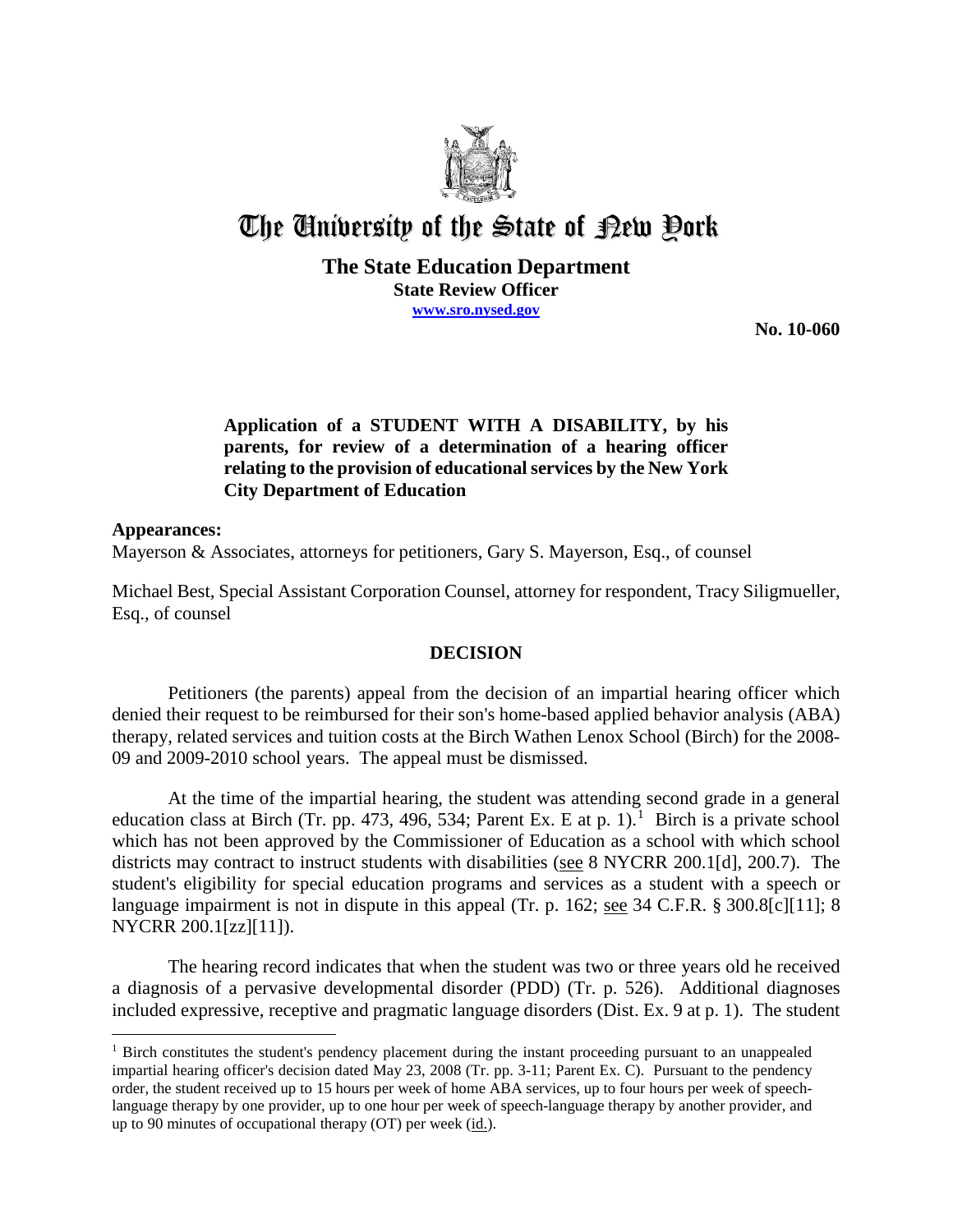was found to be initially eligible for special education services as a preschool student with a disability in November 2004 and received special education itinerant teacher (SEIT) services, occupational therapy (OT), speech-language therapy and physical therapy (PT) (Dist. Exs. 9 at p. 1, 10 at pp. 1-2; 11 at pp. 1-2). The hearing record indicates that the student made "excellent" progress and the Committee on Special Education (CSE) recommended a general education program with related services at the student's May 2006 "Turning 5" CSE meeting (Dist. Ex. 9 at p. 1).

A January 20, 2006 OT progress report indicated that between September 2005 and January 2006, the student received OT two times per week for 45 minutes (Dist. Ex. 11 at p. 1). The occupational therapist recommended that the student continue to receive OT at the same frequency and duration to address delays in the student's upper body strength/stability, fine motor and sensory processing skills, and to increase his "success and functional independence" (id. at p. 2).

A January 26, 2006 speech-language progress report written when the student was four years old indicated that he received individual speech-language therapy four times per week at home to address delayed receptive/expressive language skills, pragmatic skills and play skills (Dist. Ex. 10 at p. 1). The progress report indicated that the student made "significant and steady gains" with therapy, but continued to experience difficulty (id.). The student was described as having difficulty following complex commands and required that directions be broken down into steps (id.). In addition, the student needed cueing to sustain eye gaze during conversation (id. at p. 2). The student had difficulty recalling and retelling recent/past information; organizing and expressing thoughts and ideas; and initiating, maintaining, and elaborating on a topic of conversation (id.). Although he was interested in other children and enjoyed play, including imaginary play, the student had difficulty negotiating with peers (id.). The speech-language pathologist recommended that the student continue therapy at home to improve receptive/expressive and pragmatic skills; that the student continue to attend his "mainstream setting" with support; and that the student continue ABA therapy and related services at home or after school (id.).

A June 22, 2007 psychoeducational evaluation report indicated that the student was of average cognitive ability and demonstrated "high average" to "superior" academic achievement with a "low frustration tolerance" (Dist. Ex. 9 at pp. 1, 4). The psychoeducational evaluation report indicated that cognitive efficiency was an area of challenge for the student, but that he was able to achieve academic success  $(i_d$  at pp. 1, 5). The psychoeducational evaluation report also indicated that the student continued to receive instruction in his preschool setting for an additional year during 2006-07 and made "tremendous" academic and social progress (id. at p. 1).

During the 2007-08 school year, the student attended Birch as a kindergarten student (Tr. p. 530; Dist. Exs. 13, 15). An April 16, 2008 student progress report completed by the student's kindergarten teacher at Birch reflected that the student's ability to complete classwork, cooperate in class, and work independently were "good" (Dist. Ex. 13 at p. 1). The April 2008 progress report indicated that the student's class participation, ability to stay focused on task, and organizational skills were "satisfactory"<sup>2</sup> (id. at p. 1). Regarding the student's communication and socialization skills, he was able to participate in classroom discussions, work with peers and

 $2$  The April 16, 2008 progress report reflected that the student needed encouragement and redirection "at times" (Dist. Ex. 13 at p. 1).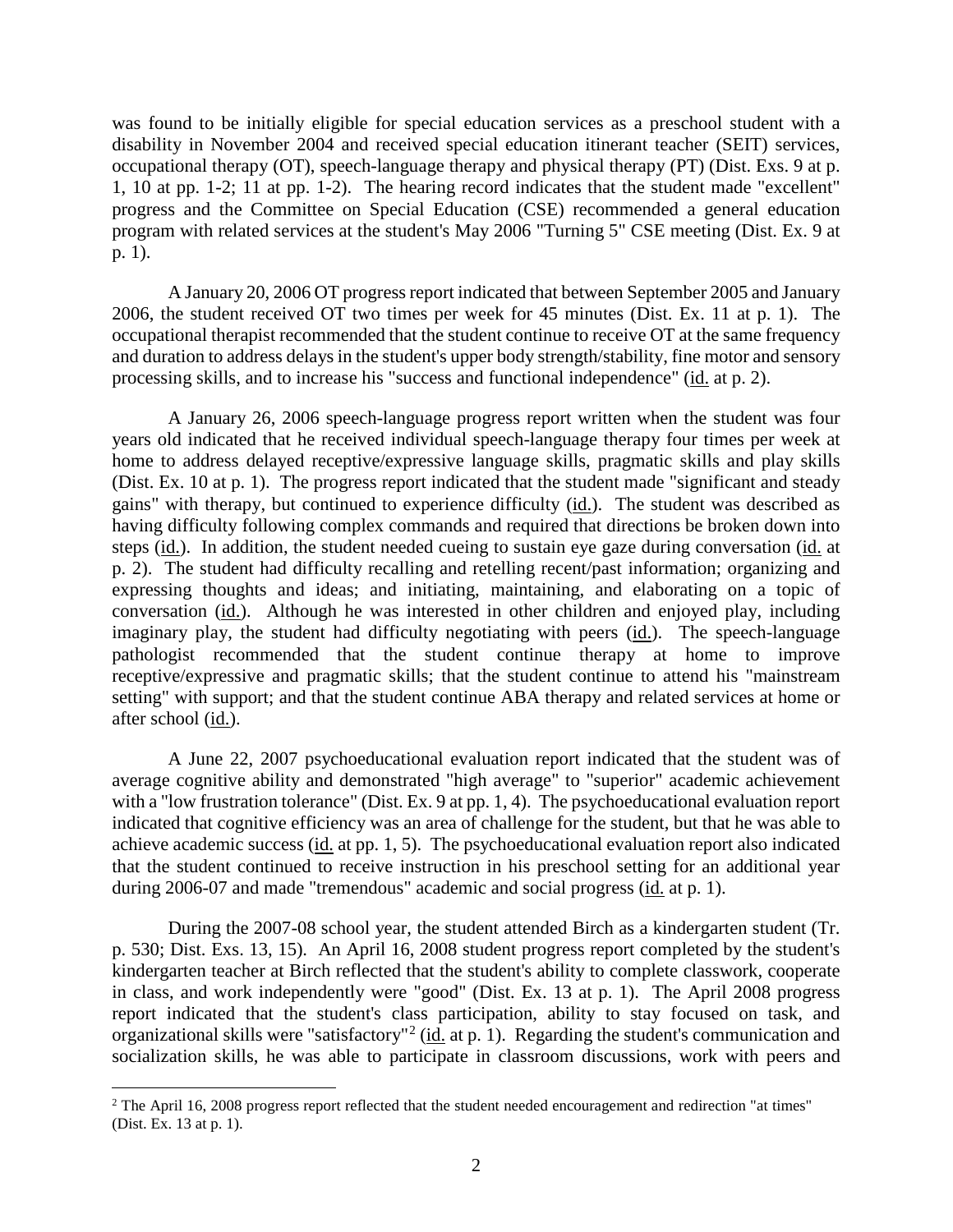respond appropriately to authority figures (id.). Teacher comments included on the student progress report indicated that the student had difficulty expressing his thoughts and ideas with ease (id.). In addition, the progress report indicated that the student at times had difficulty with multistep directions and initiating play with peers (id.). Regarding the student's academic development, the progress report indicated that he was working above kindergarten level in reading; he had a strong sight vocabulary and continued to build on it; he was learning to decode words when reading; his pre-reading skills were "progressing nicely;" and he was able to retell the sequence of a story, understand story structure, and recall characters and events<sup>3</sup> (id. at p. 2). Regarding math, the student's progress report indicated that his math readiness skills were age appropriate and he worked at grade level (id.). The progress report further indicated that the student demonstrated progress in expressive writing during the school year and that he worked hard completing sentences on his own while using his sight word vocabulary; was learning how to sound out words independently and used "inventive" spelling; was beginning to form complete sentences with correct capitalization of the first letter (of the first word); and was beginning to end sentences correctly with a period (id. at p. 3). Regarding socialization skills, the progress report indicated that the student's social skills were not as strong as his academic skills, specifically that the student often needed verbal cues or encouragement to express his thoughts and ideas; the student's expressive language was difficult to understand at times; and he was continually encouraged to slow down when speaking (id.). Also, the student's teacher indicated that he was sensitive and had difficulty expressing himself when upset (id. at p. 4). Although the student was described as immature in speech among peers, his decisions and actions were described as age appropriate (id.). In addition, the student's teacher indicated in the progress report, that the student was "well-liked" and brought "a sense of warmth and nurturing" to the classroom (id.).

The district conducted a classroom observation of the student at Birch on April 18, 2008 (Dist. Ex. 12 at p. 1). Sixteen students were present in the classroom<sup>4</sup> with two teachers at the time of the observation (id.). According to the student's teachers, the student did well academically, although he had difficulty with spelling and following multi-step directions (id. at p. 2). Also, the student's teachers reported that when the student was frustrated or angry, he was unable to express himself and tended to cry (rather than act out or behave inappropriately) (id.). The observation report further indicated that the student lacked appropriate vocal inflection, which his teachers described as "immature" (id.). The observation report additionally indicated that the student was liked by his peers (id.).

On May 15, 2008 the district CSE met for the student's annual review and to develop his individualized education program (IEP) for the 2008-09 school year (first grade) (Dist. Ex. 6). Meeting participants included the district representative who also acted as a special education teacher, a regular education teacher, a school psychologist, the director of the lower school of

<sup>&</sup>lt;sup>3</sup> The student's grade level for reading comprehension can not be ascertained from this exhibit due to the illegibility of part of the document (see Dist. Ex. 13 at p. 2).

<sup>4</sup> The classroom was comprised of 18 students (Dist. Ex. 12 at p. 1).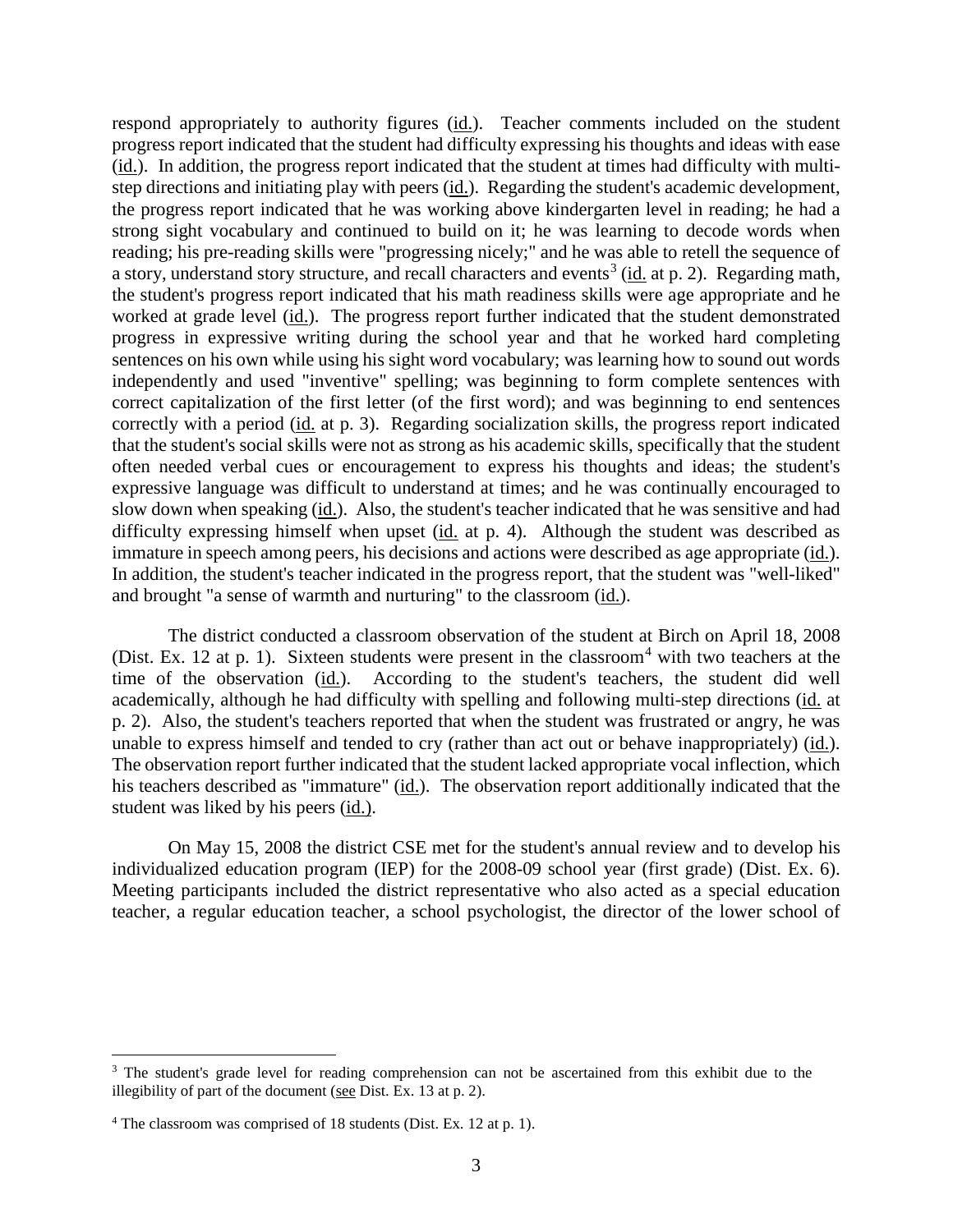Birch,<sup>5</sup> an additional parent member, and the parent (Tr. pp. 48, 73; Dist. Ex. 6 at pp. 1-2).<sup>6</sup> The CSE recommended that the student's eligibility for special education services as a student with a speech or language impairment be continued. The CSE further recommended a 10-month placement in a general education class with related services of speech-language therapy, three times per week for 45 minutes individually, and one time per week for 45 minutes in a group of three; OT two times per week for 45 minutes individually; and counseling one time per week for 45 minutes individually, at a separate location (Dist. Ex. 6 at pp. 1-2, 14). Recommended classroom accommodations included redirection to stay focused on task and verbal cues to help organize thoughts (id. at pp. 3-4). The CSE also recommended, as a classroom accommodation, that the student be encouraged to participate in class discussions, express thoughts and ideas, speak without rushing, and initiate play with peers (id.). Recommended testing accommodations included a separate location, extended time, and directions read and reread (id. at p. 14).

The district's May 19, 2008 Final Notice of Recommendation (FNR) notified the parent of the recommended placement for the student for the 2008-09 school year (Tr. pp. 554, 562; Dist. Ex. 8). The parent rejected the recommended placement and the student continued to attend Birch during the 2008-09 school year (Dist. Ex. 20).

The district conducted a classroom observation of the student at Birch on February 6, 2009 (Dist. Ex. 27 at p. 1). The student was observed during a math lesson, in a class of 12 students and one teacher (id.). The student's teachers reported that the student was in the highest math and reading groups, demonstrated excellent reading comprehension (especially as to prediction and vocabulary), worked well independently and learned quickly (id. at p. 2). The student was noted to have excellent handwriting skills and his teachers described him as kind and popular (id.).

A March 6, 2009 private speech-language progress report indicated that the student began seeing his private speech-language pathologist in December 2004, at which time he presented with a severe speech-language disorder, described as a weaknesses in receptive/expressive language, speech production, nonverbal communication skills and attending (Dist. Ex. 26 at p. 1). The student's March 2009 progress report indicated that the student made "significant progress" between December 2004 and March 2009, that the student was cooperative, friendly, and well related (id.). Although the student continued to demonstrate difficulties with articulation, he was described as "stimulable for correct production of his error sounds" and the private speechlanguage pathologist judged his intelligibility of speech as "good" (id. at pp. 2-3). Vocal parameters of volume, pitch, and nasal resonance were judged to be within normal limits and occasional grammatical errors in the student's use of verbs and prepositions were noted (id.). Overall, the progress report indicated that the student's linguistic difficulties included mild articulation errors and that the student had difficulty using coherent, non-ambiguous language for pragmatic functions (including offering explanations, predicting, comparing, negotiating, rationalizing, and retelling events, using age appropriate grammatical rules) (id.). The private speech-language pathologist recommended that the student continue to receive three hours of speech-language therapy per week (id. at p. 4).

<sup>&</sup>lt;sup>5</sup> The director of the lower school at Birch participated by telephone.

<sup>&</sup>lt;sup>6</sup> The hearing record includes two copies of the May 15, 2008 IEP (Dist. Ex. 6; Parent Ex. F). The attendance sheet is included in the district's copy of the IEP, but not in the parent's copy of the same IEP (Tr. p. 521; Dist. Ex. 6 at p. 2; Parent Ex. F at pp. 1-12).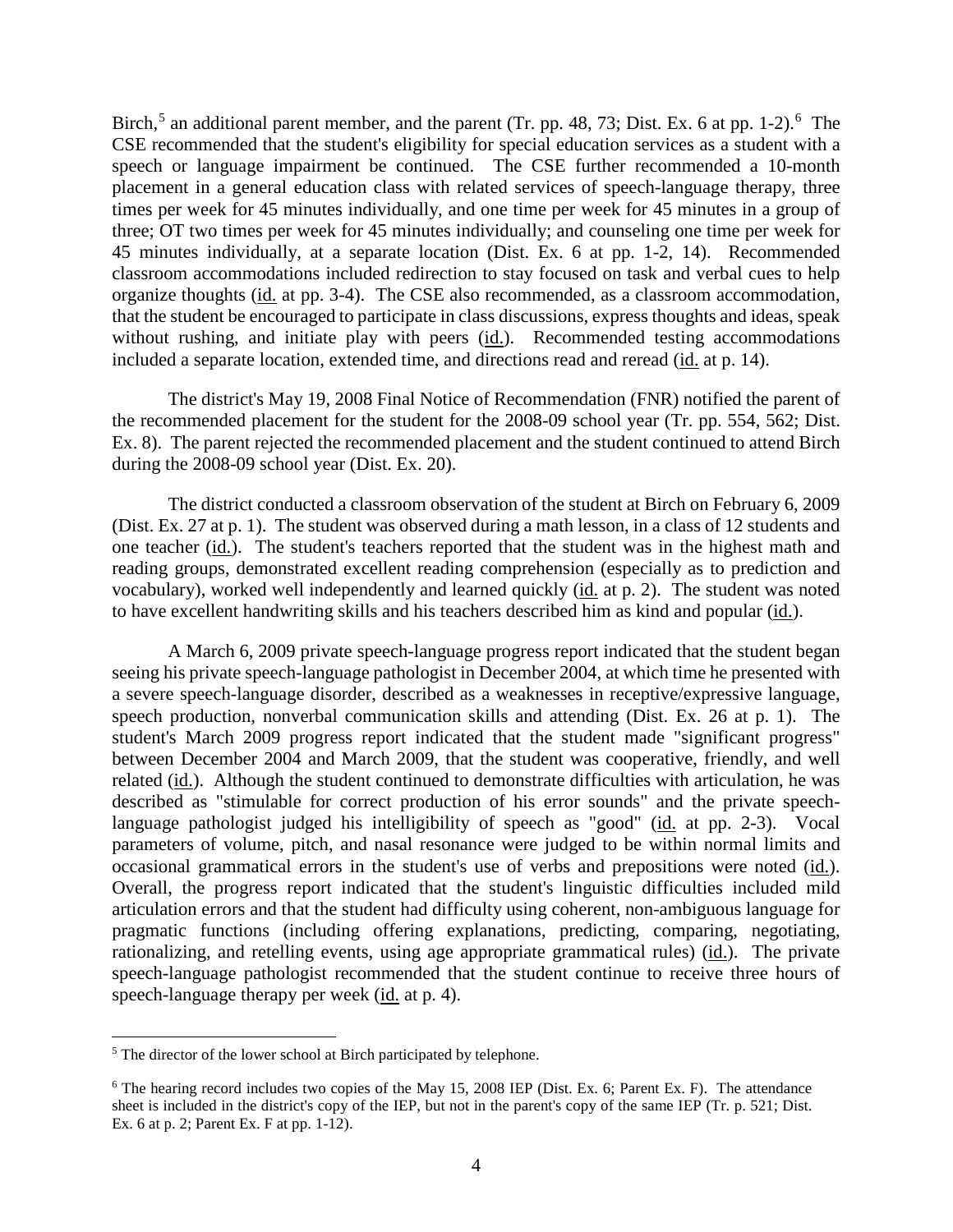The CSE met on April 21, 2009 for the student's annual review and to develop his IEP for the 2009-2010 school year (second grade) (Dist. Ex. 16). Meeting participants included the district representative who also acted as a special education teacher, a regular education teacher, a school psychologist, the assistant director of the lower school of Birch, the student's homeroom, math and reading teachers,<sup>7</sup> an additional parent member and the parent ( $\underline{\text{id}}$ , at pp. 1-2). The CSE recommended that the student's eligibility for special education services as a student with a speech or language impairment continue. The CSE further recommended a 10-month placement in a general education class with related services of individual speech-language therapy three times per week for 60 minutes, individual OT two times per week for 45 minutes, and individual counseling one time per week for 45 minutes, at a separate location (id. at pp. 1-2, 11). Recommended classroom accommodations included directions read and reread, verbal encouragement of listening skills and cues to express thoughts and ideas (id. at pp. 3-4). In addition, the CSE recommended, as a classroom accommodation, that the student be encouraged to speak with a "big boy" voice (id.). Recommended testing accommodations included a separate location, extended time, and directions read and reread (id. at p. 11).

An April 22, 2009 district FNR notified the parents of the location of the recommended placement at the student's local district school and that the recommended placement was "[d]eferred" until September 2009 (Tr. pp. 182, 554, 562; Dist. Ex. 17). The parent disagreed with the placement and the student continued at Birch for the 2009-10 school year for second grade (Dist. Ex. 20; Parent Ex. L).

The initial due process complaint notice was filed on April 30, 2009 for the 2008-09 school year (Dist. Ex. 1). The amended due process complaint notice was filed on June 25, 2009 (Dist. Ex. 3). The purpose of the amendment was to include the 2009-10 school year as part of the due process request as the parents also contended that the district failed to timely offer a free appropriate public education (FAPE) for the 2009-10 school year commencing on July 1, 2009 (id.).

As to the 2008-09 school year, the allegations in the June 25, 2009 amended due process complaint notice include, among other things, that the district was not ready, willing, and able to implement the student's IEP service mandates; that the district did not recommend a 12-month school year for the student; that the district did not recommend "extended-day" services; that the district did not develop behavioral assessments; that the district did not develop a meaningful "base-lining" of the student's functioning and skill levels; that the district did not properly evaluate and assess the student's present levels of performance; that the IEP goals and objectives were not developed at the IEP meeting with meaningful participation from the student's parents; that the district failed to develop clear IEP goals and objectives; that a specific placement location was not discussed or recommended at the CSE meeting; and that the district did not develop a transition plan (Dist. Ex. 3 at pp. 2-5).

As to the 2009-10 school year, the allegations in the June 25, 2009 amended due process complaint notice include, among other things, that the district was not ready, willing and able to properly fulfill the IEP service mandates; that the related speech-language therapy offered to the student was not sufficient; that the district failed to indicate any reason why the student's speechlanguage therapy was reduced; that the district failed to timely recommend any placement for the

 $<sup>7</sup>$  The assistant director of the lower school of Birch and the student's teachers participated by telephone.</sup>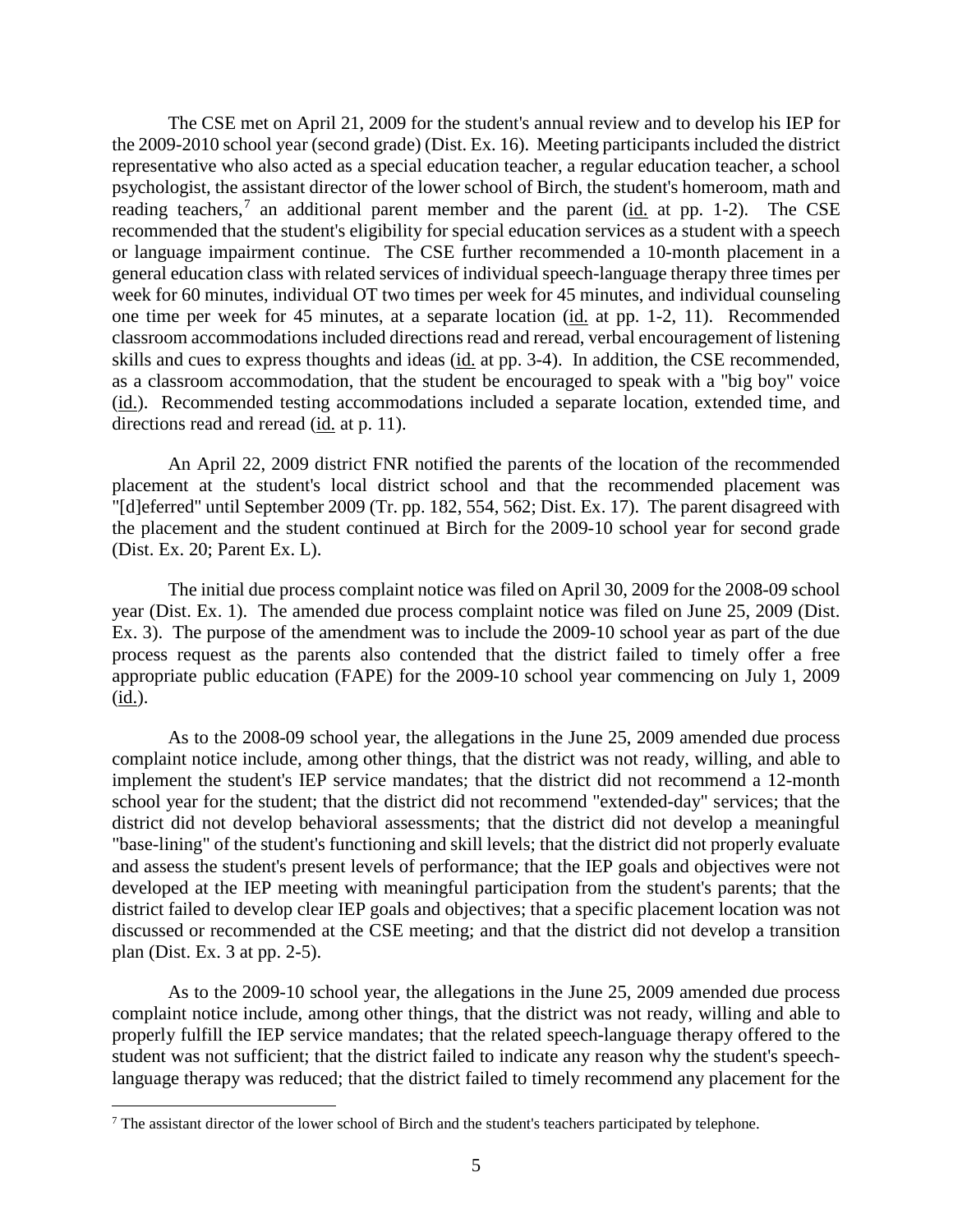student for the summer 2009; that the district failed to recommend a 12-month school year for the student; that the district failed to recommend any extended day services for the student; that the IEP goals and objectives were not developed at the CSE meeting with meaningful participation of the student's parents; that the district failed to develop clear IEP goals and objectives; that the district failed to develop any OT or counseling goals; that the district failed to indicate the method of measurement for determining the student's progress towards his goals and objectives; that the district failed to properly evaluate the student's present levels of performance; that the district failed to recommend individual parent training and counseling; that the district failed to conduct an appropriate functional behavioral assessment (FBA) or develop a behavior intervention plan (BIP); that the district failed to indicate a specific placement location at the CSE meeting; that the district engaged in impermissible predetermination; and that a transition plan was not developed (Dist. Ex. 3 at pp. 5-7).

In a June 12, 2009 letter<sup>8</sup> to the district CSE chairperson, the parents rejected the district's recommended placement for the 2009-10 school year (Parent Ex. G at p. 1). The letter indicated in part that the student's mother visited the proposed placement on May 6, 2009 and met with district personnel (Tr. pp. 532, 555; Parent Ex. G at p. 1). In the June 2009 letter, the student's mother wrote that the proposed program was inappropriate for the student for "a number of reasons, including, but not limited to, the fact that it is unable to offer enough of the 1:1 instruction that remains critical for success" (Parent Ex. G at p. 1). In addition the student's mother was "very concerned" about overcrowding at the proposed school (id.). The student's mother expressed in the June 2009 letter that the district failed to offer the student an appropriate education in a timely manner for 2009-10 and that the parents would continue the student's placement at Birch, maintain the student's 15 hours per week of "ABA/SEIT" services, five hours per week of 1:1 speechlanguage therapy, one hour per week of OT, and transportation to and from school, in addition to seeking reimbursement from the district (id.).

An impartial hearing convened on July 29, 2009 and concluded on March 25, 2010, after six days of proceedings (Tr. pp. 1, 15, 168, 216, 386, 571). In a decision dated June 1, 2010 the impartial hearing officer found that the district offered the student a FAPE for the 2008-09 and 2009-10 school years (IHO Decision at p. 17). The impartial hearing officer found that the district's programs for the 2008-09 and 2009-10 school years addressed the concerns raised by the student's teachers (id. at p. 13). As to the district's recommended program, the impartial hearing officer found that the district placed the student in a general education classroom that was similar to the private school classroom where the student has "thrived" (id.). The impartial hearing officer further found, as to related services, that both IEPs provided for related services in speech-language therapy, counseling and OT to address the concerns raised by the student's teachers (id.). Moreover, the impartial hearing officer found that the IEPs addressed the student's issues with focus, expression, receptive and expressive language, as well as the student's difficulties with multi-step directions (id.). As to IEP implementation, the impartial hearing officer found that the testimony indicated that staff at the recommended placement would have implemented the recommendations of the CSE (id.). The impartial hearing officer found that the school carefully implemented the IEPs of students by ensuring communication between related service providers and teachers (id.). Also, the impartial hearing officer noted that the teachers worked on multi-step

<sup>&</sup>lt;sup>8</sup> A previous letter dated May 20, 2009 from the parents to the district CSE chairperson reflects the same information as the June 12, 2009 letter except for inconsistency regarding dates within the body of the letter (see Parent Ex. H at p. 1).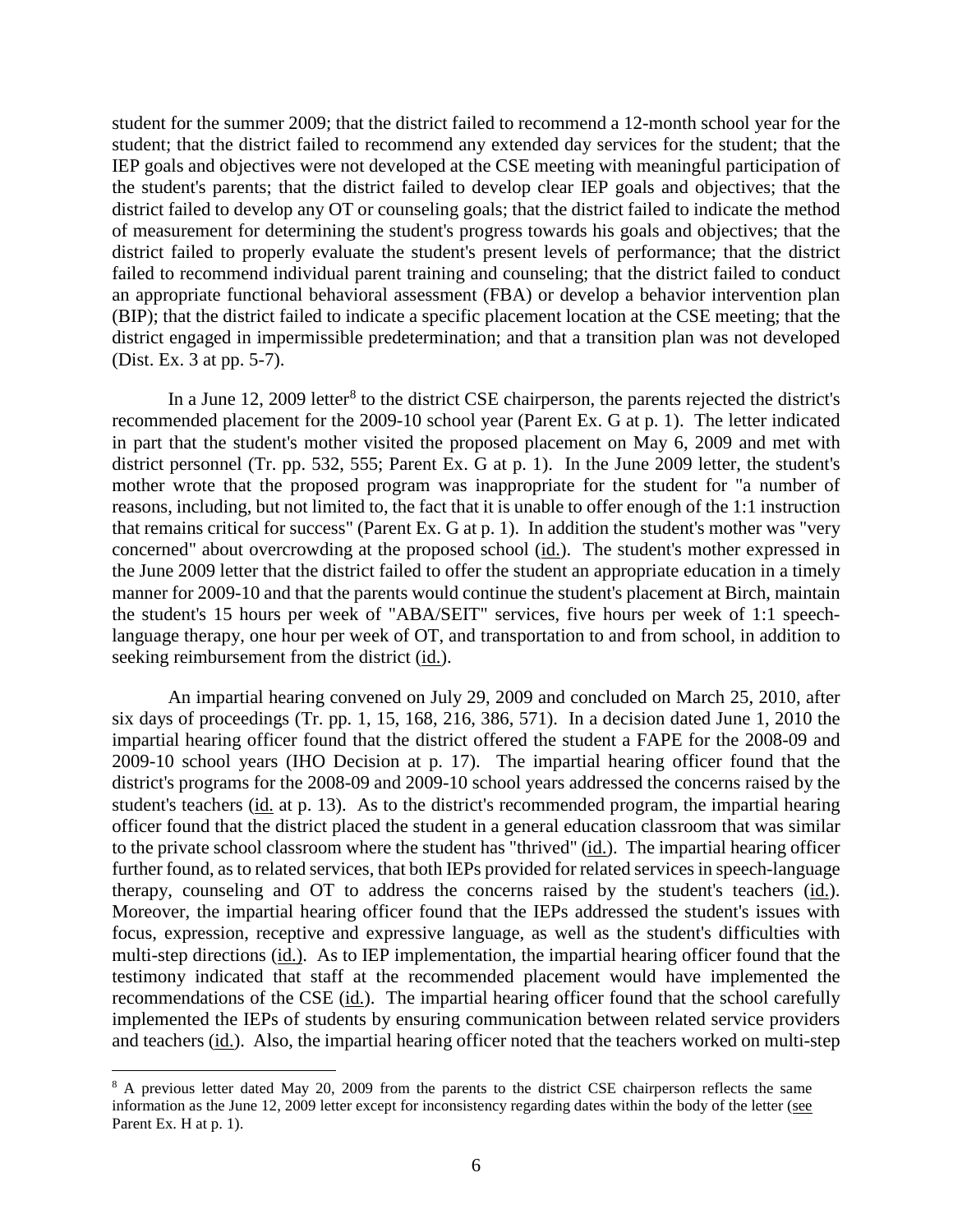directions and pragmatic language with the students, which were areas of concern for the student (id. at p. 14). The impartial hearing officer rejected the parent's argument that the May 15, 2008 IEP was invalidly predetermined as unpersuasive (id.). The impartial hearing officer noted that it is permissible under the Individuals with Disabilities Education Act (IDEA) for the district to bring a draft IEP to the CSE meeting, as long as the parents are given the opportunity to make objections and suggestions, and further found that the hearing record reflected that the parents were given an opportunity to discuss goals and objectives at both CSE reviews (id.). In addition, the impartial hearing officer found that the goals and objectives were sufficient (id.). As to the parents' contention that the proposed goals and objectives were vague and generic, the impartial hearing officer found that the goals and objectives were reasonably formulated and sufficiently "yoked" to the student's needs (id.). Regarding the parents' contention that there was no goal relating to the student's use of immature speech, the impartial hearing officer noted that the IEP referred to that issue and cited testimony that the general education teachers carefully worked with the entire IEP when developing academic programs for the students (id.). As to the parents' complaint that the CSE did not recommend a 12-month program, the impartial hearing officer found that there was no testimony that the parent raised the issue at the CSE meeting (id.). Moreover, the impartial hearing officer found that there was no testimony showing or suggesting that the child required 12 months of services. (id. at pp. 14-15).

As to the parents' contention regarding related services, the impartial hearing officer found no legal authority to support the parents' claim that the student was denied a FAPE based solely on the assertion that the district offered related services on a "pull-out" basis (IHO Decision at p. 15). As to the parents' contention that speech-language therapy might not have been provided at the recommended school, the impartial hearing officer found no testimony in the hearing record indicating that the parent would have been unable to find a private provider pursuant to an related service authorization (RSA), if provided (id. at p. 16). Also, the impartial hearing officer found testimony to be credible that the school would provide a parent with related services at the school if a parent was unable to find a provider through an RSA and, moreover, the impartial hearing officer found that this particular student would have received speech-language therapy at the recommended school if he had attended for the 2008-09 and 2009-10 school years (id.). As to the parent's contention that a FAPE was denied because of the district's failure to conduct an FBA and develop a BIP, the impartial hearing officer found that the record did not support the need for an FBA (id.). As to the parent's contention that she rejected the school placement because the school might be overcrowded and might be eliminating "specialty classrooms," the impartial hearing officer found that the parents failed to provide authority supporting the contention that a FAPE denial can be based on such an assertion, and, moreover, that the record did not reflect a school that was overcrowded or a school that had eliminated classrooms (id.).<sup>9</sup>

In a petition, the parents allege that the district failed to meet its burden to show that it offered the student a "reasonably calculated" IEP and that it was "ready, willing and able" to

 <sup>9</sup> While the impartial hearing officer found that the IEP should have indicated the student's need for small groupings to receive educational benefit, he concluded that the record did not support a finding that such error denied the student a FAPE (citing evidence of an additional adult in the classroom for both years) because the recommended school provided students with small group instruction (IHO Decision at p. 15). I note that the parents do not contend on appeal that the students IEPs should have indicated the student's need for small group instruction, nor do the parents assert on appeal that the recommended class for either school year was inappropriate based upon a lack of small group instruction (see Petition).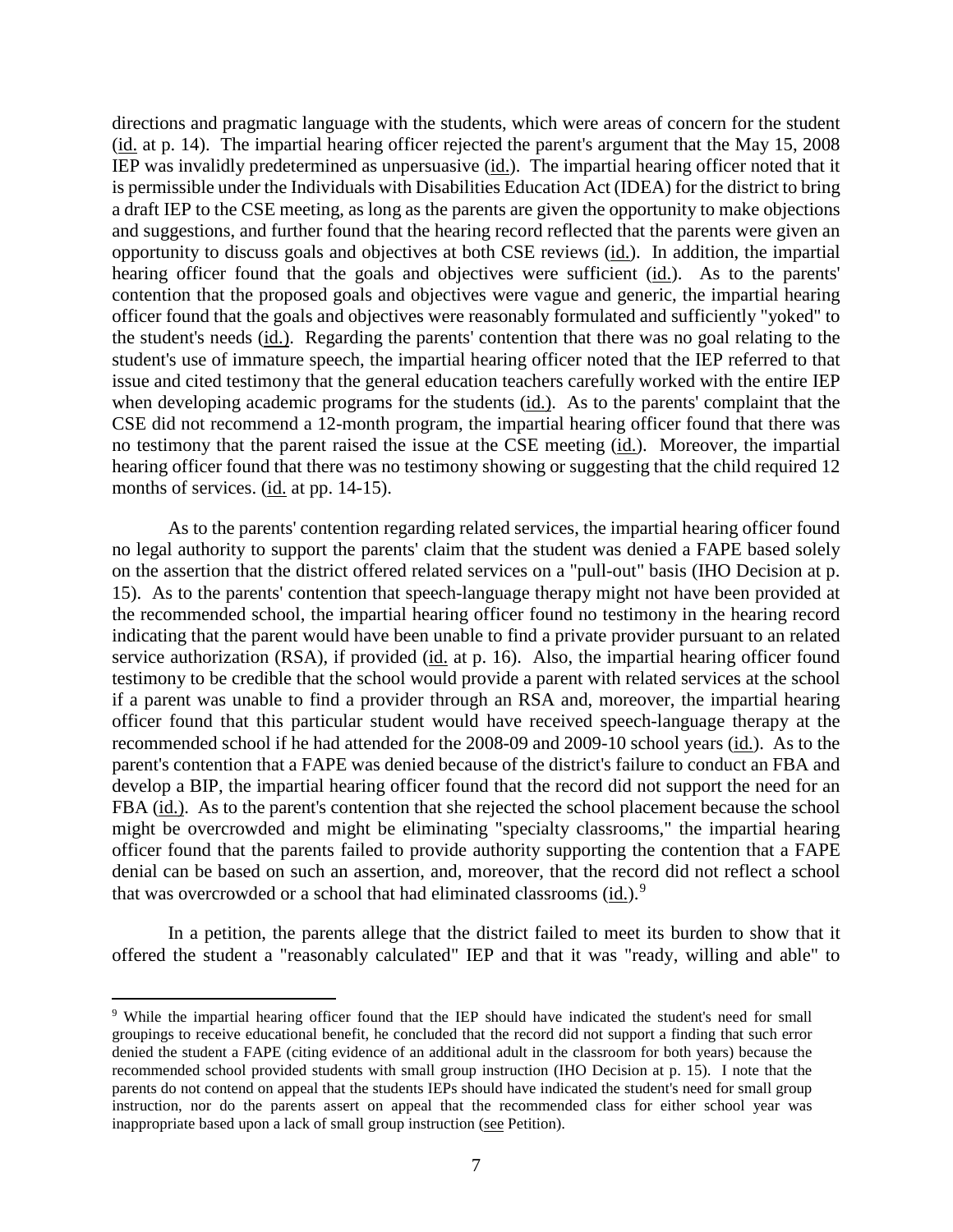implement the IEP mandates for the 2008-09 and 2009-10 school years. The parents specifically assert, among other things, that the district's proposed IEPs failed to provide adequate or appropriate related services for the student to achieve meaningful educational benefits; that the district's obligation to provide a FAPE cannot be satisfied by an RSA for related services; that the IEPs failed to provide the student with the 12-month services needed to make meaningful progress; that the proposed goals and objectives on the 2008-09 and 2009-10 IEPs were inappropriate and inadequate; that the district failed to indicate the method of measurement for determining the student's progress towards his proposed goals and objectives; that the goals and objectives were not developed at the IEP meeting with meaningful participation of the student's parents; that the district engaged in impermissible predetermination; that the district failed to meaningfully include the student's parents in the development of the student's IEPs; that the district unilaterally chose the student's placement without meaningful input from the student's parents or teachers; and that the district erred by not having a placement officer at the CSE meetings. In addition, the parents asserted that the district failed to conduct an FBA and develop a BIP; that the district failed to recommend individual parent training and counseling; and that the district failed to recommend a transition plan.

The parents further asserted that the student's private placement and program continued to be appropriate for him and that there were no equitable circumstances that would preclude or diminish a reimbursement award.<sup>10</sup>

As relief, the parents requested that the State Review Officer reverse the impartial hearing officer's decision regarding the district's provision of FAPE and award reimbursement or remand to the impartial hearing officer.

In an answer, the district asserts that it offered the student a FAPE for the 2008-09 and 2009-10 school years. As to related services, the district asserts that the level of related services recommended was appropriate; that the record supported a finding that there was flexibility regarding whether the services were provided on a "push-in" or "pull-out" basis; and that the claim that the possible issuance of an RSA for the student's speech-language therapy constituted a deprivation of FAPE was without merit. The district further asserts that the goals and objectives on both IEPs were appropriate; that the parents were not deprived of meaningful participation in creation of the goals; and that preparation of draft goals before the May 2008 CSE meeting was not inappropriate. In addition, the district asserts that neither CSE was required to conduct an FBA or create a BIP; that the regulations requiring parent counseling and training do not apply to the student; that the recommended school offers parent training and that there was no indication that the parents required parent training. The district further asserts that the parents' claim that the student needed 12 months of services was frivolous; that the assertion that the student needed a 12-month school year was conclusory; and that at the May 2008 CSE meeting, no one requested and none of the reports recommended a 12-month school year. The district also asserts that the parents' contention that the failure to have a placement officer at the CSE meetings constituted a deprivation of FAPE and/or a violation of the stipulation entered into in the "Jose P." class action

<sup>&</sup>lt;sup>10</sup> In their petition, the parents "urge" me to recuse myself. State regulations mandate that a State Review Officer have "no personal, economic or professional interest in the hearing which he or she is assigned to review" (8 NYCRR 279.1[c][4]). To the extent that the parents are requesting that I recuse myself, I decline their request because there is no basis for my recusal, I have no interest in the outcome of the case, and I am able to impartially decide the case.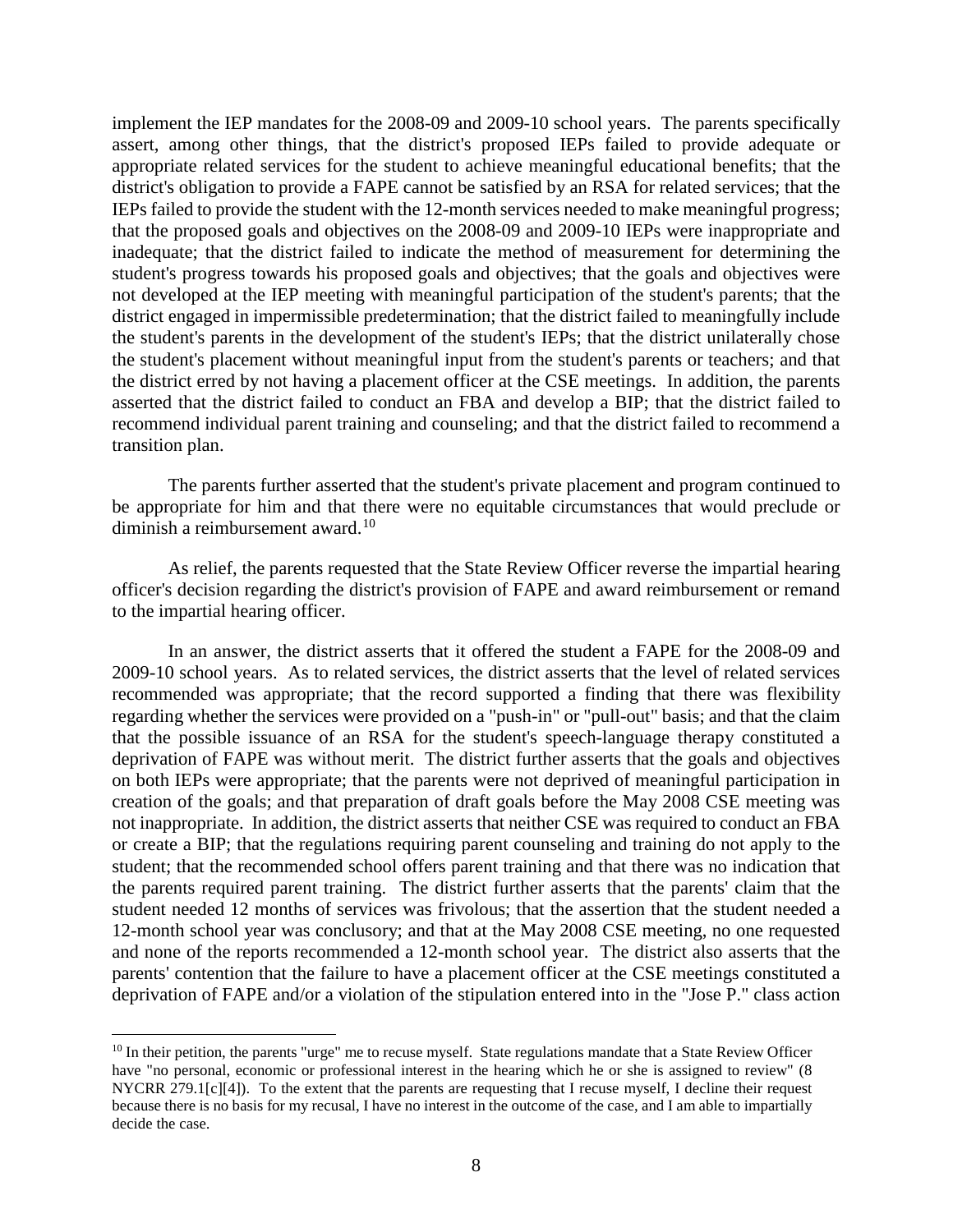was without merit. In addition, the district asserts that the student's private placement at Birch and the home services were not necessary or appropriate, and that equitable considerations do not favor the parents.

Two purposes of the IDEA (20 U.S.C. §§ 1400-1482) are (1) to ensure that students with disabilities have available to them a FAPE that emphasizes special education and related services designed to meet their unique needs and prepare them for further education, employment, and independent living; and (2) to ensure that the rights of students with disabilities and parents of such students are protected (20 U.S.C. § 1400[d][1][A]-[B]; see generally Forest Grove v. T.A., 129 S. Ct. 2484, 2491 [2009]; Bd. of Educ. v. Rowley, 458 U.S. 176, 206-07 [1982]).

A FAPE is offered to a student when (a) the board of education complies with the procedural requirements set forth in the IDEA, and (b) the IEP developed by its CSE through the IDEA's procedures is reasonably calculated to enable the student to receive educational benefits (Rowley, 458 U.S. at 206-07; Cerra v. Pawling Cent. Sch. Dist., 427 F.3d 186, 192 [2d Cir. 2005]). While school districts are required to comply with all IDEA procedures, not all procedural errors render an IEP legally inadequate under the IDEA (A.C. v. Bd. of Educ., 553 F.3d 165, 172 [2d Cir. 2009]; Grim v. Rhinebeck Cent. Sch. Dist., 346 F.3d 377, 381 [2d Cir. 2003]; Perricelli v. Carmel Cent. Sch. Dist., 2007 WL 465211, at \*10 [S.D.N.Y. Feb. 9, 2007]). Under the IDEA, if a procedural violation is alleged, an administrative officer may find that a student did not receive a FAPE only if the procedural inadequacies (a) impeded the student's right to a FAPE, (b) significantly impeded the parents' opportunity to participate in the decision-making process regarding the provision of a FAPE to the student, or (c) caused a deprivation of educational benefits (20 U.S.C. § 1415[f][3][E][ii]; 34 C.F.R. § 300.513[a][2]; 8 NYCRR 200.5[j][4][ii]; E.H. v. Bd. of Educ., 2008 WL 3930028, at \*7 [N.D.N.Y. Aug. 21, 2008]; Matrejek v. Brewster Cent. Sch. Dist., 471 F. Supp. 2d 415, 419 [S.D.N.Y. 2007] aff'd, 2008 WL 3852180 [2d Cir. Aug. 19, 2008]).

The IDEA directs that, in general, an impartial hearing officer's decision must be made on substantive grounds based on a determination of whether the student received a FAPE (20 U.S.C. § 1415[f][3][E][i]). A school district offers a FAPE "by providing personalized instruction with sufficient support services to permit the child to benefit educationally from that instruction" (Rowley, 458 U.S. at 203). However, the "IDEA does not itself articulate any specific level of educational benefits that must be provided through an IEP" (Walczak v. Florida Union Free Sch. Dist., 142 F.3d 119, 130 [2d Cir. 1998]; see Rowley, 458 U.S. at 189). The statute ensures an "appropriate" education, "not one that provides everything that might be thought desirable by loving parents" (Walczak, 142 F.3d at 132, quoting Tucker v. Bay Shore Union Free Sch. Dist., 873 F.2d 563, 567 [2d Cir. 1989] [citations omitted]; see Grim, 346 F.3d at 379). Additionally, school districts are not required to "maximize" the potential of students with disabilities (Rowley, 458 U.S. at 189, 199; Grim, 346 F.3d at 379; Walczak, 142 F.3d at 132). Nonetheless, a school district must provide "an IEP that is 'likely to produce progress, not regression,' and . . . affords the student with an opportunity greater than mere 'trivial advancement'" (Cerra, 427 F.3d at 195, quoting Walczak, 142 F.3d at 130 [citations omitted]; see P. v. Newington Bd. of Educ., 546 F.3d 111, 118-19 [2d Cir. 2008]; Perricelli, 2007 WL 465211, at \*15). The IEP must be "reasonably calculated to provide some 'meaningful' benefit" (Mrs. B. v. Milford Bd. of Educ., 103 F.3d 1114, 1120 [2d Cir. 1997]; see Rowley, 458 U.S. at 192). The student's recommended program must also be provided in the least restrictive environment (LRE) (20 U.S.C. § 1412[a][5][A]; 34 C.F.R. §§ 300.114[a][2][i], 300.116[a][2]; 8 NYCRR 200.1[cc], 200.6[a][1]; see Newington, 546 F.3d at 114; Gagliardo v. Arlington Cent. Sch. Dist., 489 F.3d 105, 108 [2d Cir. 2007]; Walczak, 142 F.3d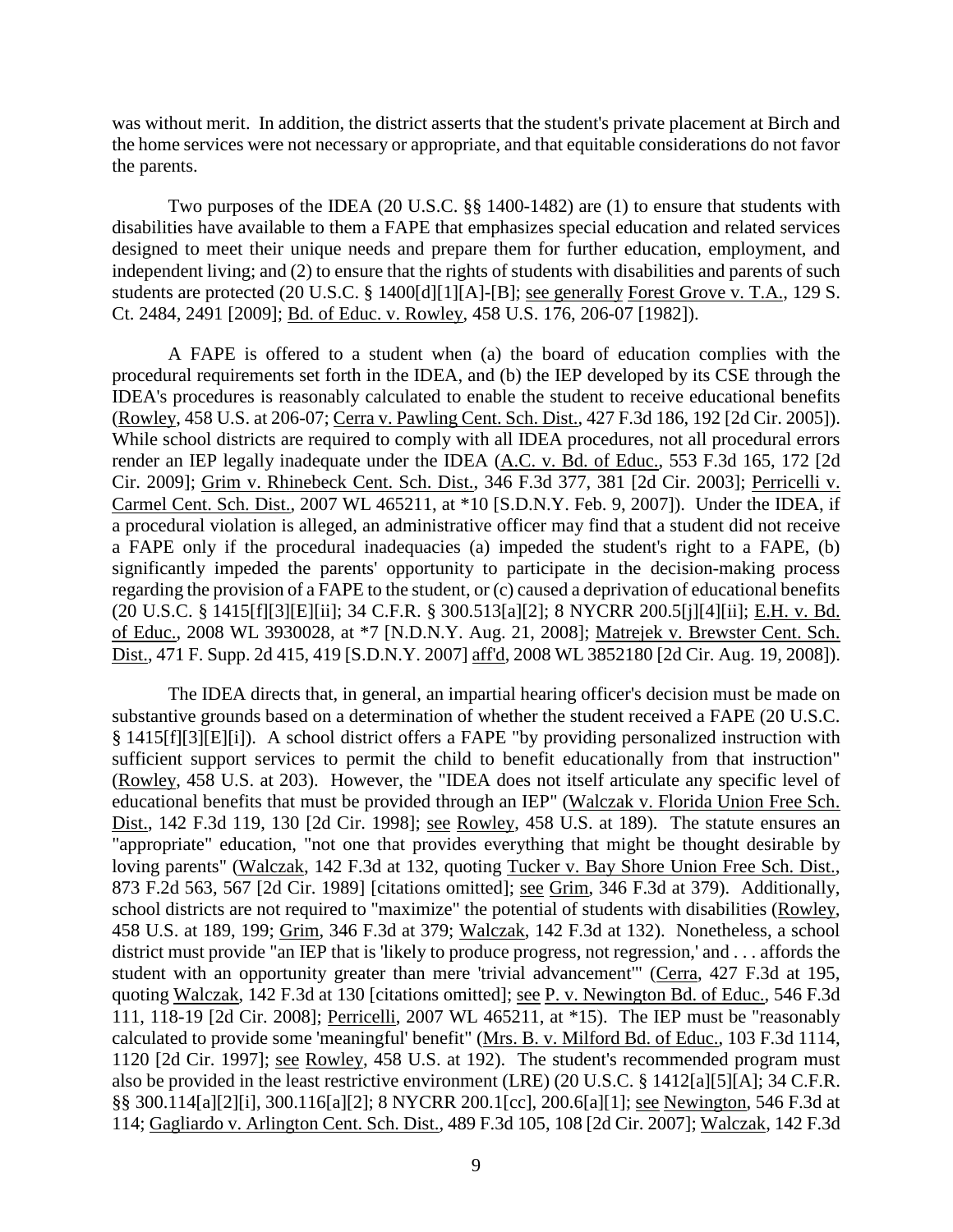at 132; E.G. v. City Sch. Dist. of New Rochelle, 606 F. Supp. 2d 384, 388 [S.D.N.Y. 2009]; Patskin v. Bd. of Educ., 583 F. Supp. 2d 422, 428 [W.D.N.Y. 2008]). Also, a FAPE must be available to an eligible student "who needs special education and related services, even though the [student] has not failed or been retained in a course or grade, and is advancing from grade to grade" (34 C.F.R. § 300.101[c][1]; 8 NYCRR 200.4[c][5]).

An appropriate educational program begins with an IEP that accurately reflects the results of evaluations to identify the student's needs (34 C.F.R. § 300.320[a][1]; 8 NYCRR 200.4[d][2][i]; Tarlowe v. Dep't of Educ., 2008 WL 2736027, at \*6 [S.D.N.Y. July 3, 2008]), establishes annual goals related to those needs (34 C.F.R. § 300.320[a][2]; 8 NYCRR 200.4[d][2][iii]), and provides for the use of appropriate special education services (34 C.F.R. § 300.320[a][4]; 8 NYCRR 200.4[d][2][v]; see Application of the Dep't of Educ., Appeal No. 07-018; Application of a Child with a Disability, Appeal No. 06-059; Application of the Dep't of Educ., Appeal No. 06-029; Application of a Child with a Disability, Appeal No. 04-046; Application of a Child with a Disability, Appeal No. 02-014; Application of a Child with a Disability, Appeal No. 01-095; Application of a Child Suspected of Having a Disability, Appeal No. 93-9). Subsequent to its development, an IEP must be properly implemented (8 NYCRR 200.4[e][7]; Application of a Child with a Disability, Appeal No. 08-087).

The New York State Legislature amended the Education Law to place the burden of production and persuasion upon the school district during an impartial hearing, except that a parent seeking tuition reimbursement for a unilateral placement has the burden of production and persuasion regarding the appropriateness of such placement (Educ. Law § 4404[1][c], as amended by Ch. 583 of the Laws of 2007). The amended law took effect for impartial hearings commenced on or after October 14, 2007 (see Application of the Bd. of Educ., Appeal No. 08-016).

Returning to the instant case, upon review of the hearing record, I agree with the impartial hearing officer that the district offered the student a FAPE for the 2008-09 and 2009-10 school years.

Initially, I find that the parents' assertion that the district did not meaningfully include them in the development of the student's May 15, 2008 and April 21, 2009 IEPs is not supported by the hearing record. I find that all of the members of the CSE, including the parent, had the opportunity to participate and express their concerns at both the May 2008 and April 2009 CSE meetings (Tr. pp. 48, 72-73, 77, 91-92). Also, I find that both the May 2008 and April 2009 IEPs were developed by members of the CSE upon review and consideration of the available evaluative information, recent classroom observations conducted by the district, as well as progress reports from Birch and the student's related service providers, from which the CSE identified the student's needs and developed appropriate goals (Tr. pp. 49-50; 78-79; Dist. Exs. 9, 10, 11, 12, 13, 14, 18, 26, 27). Moreover, the record reflects that the student's mother expressed her concerns about the student's related services, pragmatic language skills, and ability to follow multi-task directions and that the CSE addressed the parents concerns through the related service recommendations, annual goals and short-term objectives, and identified management needs (Tr. pp. 72-73; Parent Ex. M at pp. 1, 2).

Next, upon review of the CSE program recommendations, I agree with the impartial hearing officer that the recommendation of a general education class with related services for the student was appropriate for the 2008-09 and 2009-10 school years and find that the level of related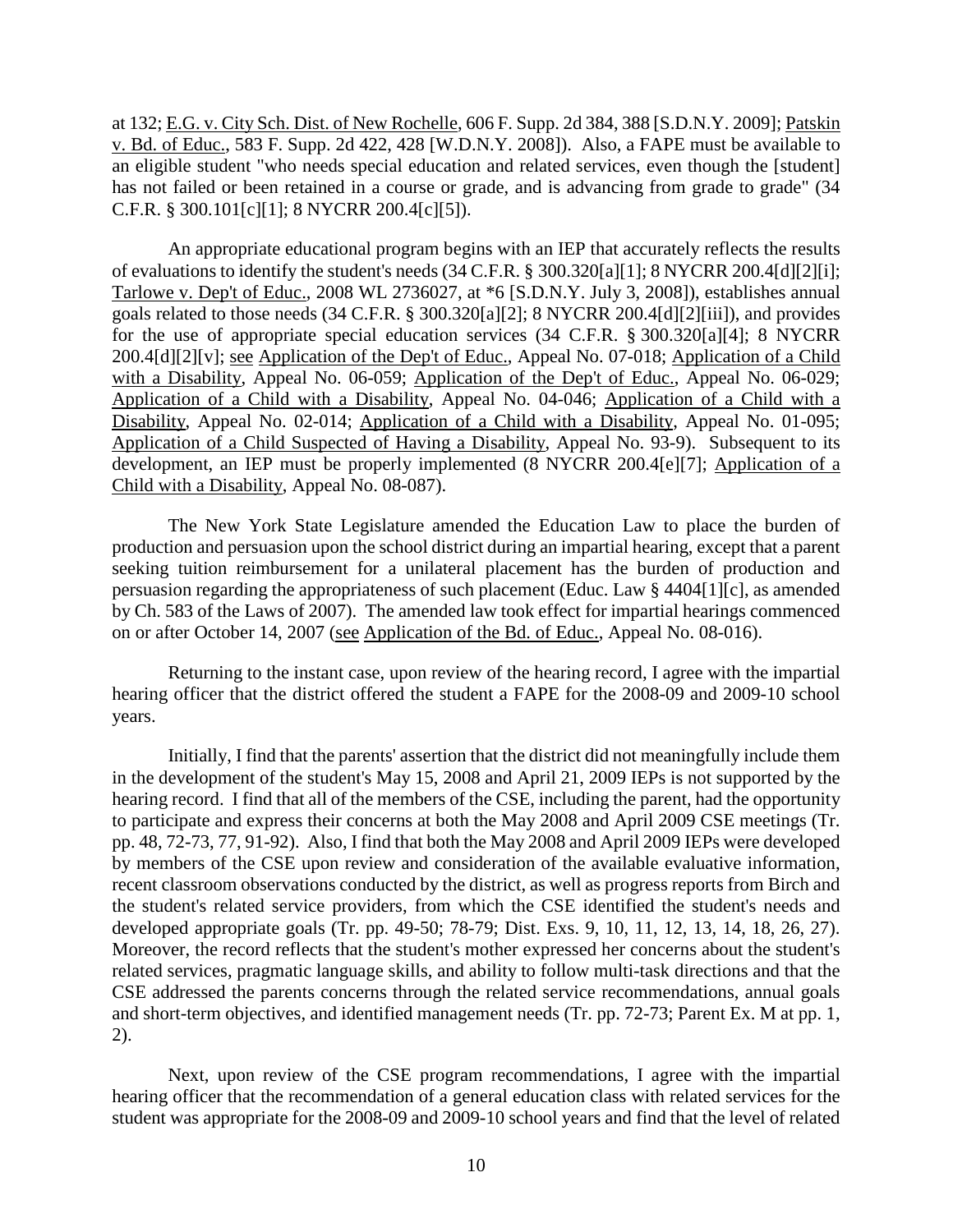services recommended was also appropriate (see IHO Decision at p. 13).<sup>11</sup> I will now address the parents' contention that the district's proposed IEPs failed to provide adequate or appropriate related services for the student; that the district's obligation to provide a FAPE can not be satisfied by an RSA for related services; and that the district was not "ready, willing and able" to implement its IEP mandates.

I will first examine the May 2008 IEP, which recommended related services of counseling, one time per week for 45 minutes individually; OT, two times per week for 45 minutes individually; speech-language therapy three times per week for 45 minutes individually; and speech-language therapy one time per week for 45 minutes in a group of three (Dist. Ex. 6 at pp. 2, 14; Tr. pp. 50-51). In determining that the level of related services was appropriate, I note that the frequency and ratio of related services was determined by recommendations in the provider reports, which the student's parents provided to the CSE (Tr. p. 51). Regarding the April 2009 IEP, which recommends counseling, one time per week for 45 minutes individually; OT, two times per week for 45 minutes individually; and speech-language therapy three times per week for 60 minutes individually, I note that the frequency of speech-language therapy sessions was changed from the May 2008 IEP, but that the duration of total speech-language services (three hours) remained consistent and that the hearing record reflects that the change was made based on a recommendation from the student's speech-language therapist (Tr. pp. 79-80; Dist. Exs. 6 at p. 16; 16 at p. 11; 26 at p. 4).

While I note testimony by district staff that, due to a shortage of available speech-language providers during the 2008-09 and 2009-10 school years, the district issued RSAs to students who were unable to receive speech-language therapy at the district school (Tr. pp. 625-26, 628-29), I find that such does not warrant a finding that the district was not "ready, willing and able" to implement the student's individualized education program (IEP) for each of those school years. First, case law supports a finding that data indicating that a school has not always delivered full special education services to its students does not mean that the school would have been unable to provide the services to another student whose IEP is being challenged in a due process proceeding (see M.S. v. New York City Dept. of Educ., 2010 WL 3377667, at \*6-\*7 [E.D.N.Y. August 25, 2010]). Moreover, it is permissible for a school district to contract for the provision of special education related services in limited circumstances and with qualified individuals over whom the district has supervisory control according to a June 2, 2010 "Q and A document" issued by the State Education Department to district superintendents:

[S]chool districts also have obligations under the IDEA and Article 89 of the Education Law to deliver the services necessary to ensure that students with disabilities receive FAPE. The Department recognizes that there will be situations in which school districts will not be able to deliver FAPE to students with disabilities without contracting with independent contractors. Where a school district is unable to provide the related services on a student's individualized education program ("IEP") in a timely manner through its employees because of shortages of qualified staff or the need to deliver a related service that requires specialized expertise not available from school district employees, the board of

<sup>&</sup>lt;sup>11</sup> As to ABA services, I note the testimony of the school psychologist that ABA would not have been appropriate for the student because his needs were addressed with the recommended related services and the student was functioning well in a general education setting (Tr. p. 71).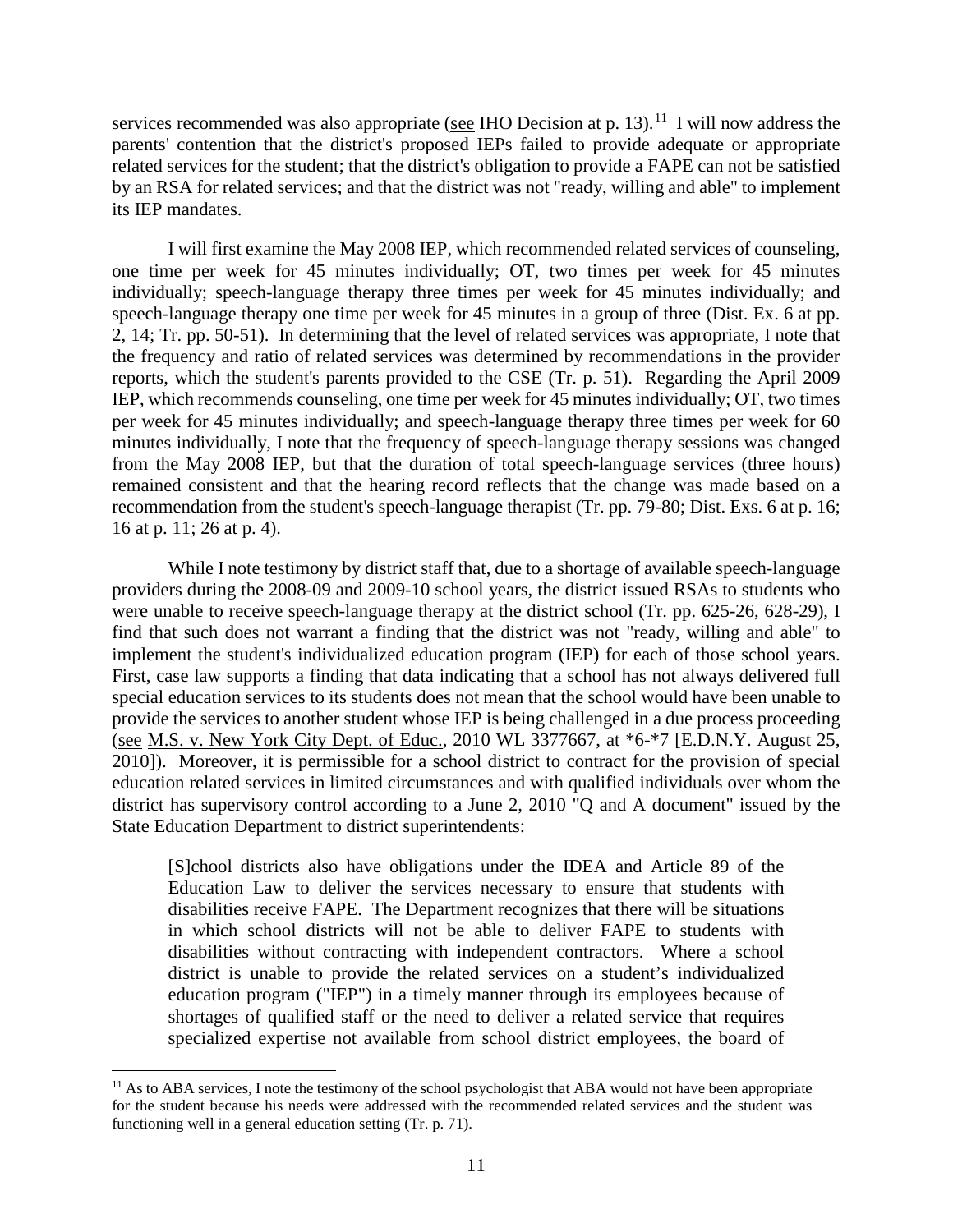education has authority under Education Law §§1604(30), 1709(33), 2503(3),  $2554(15)$ (a) and  $4402(2)$ (b) to enter into contracts with qualified individuals as employees or independent contractors to provide those related services (see also §§1804[1], 1805, 1903[1], 2503[1], 2554[1]).

(http://www.emsc.nysed.gov/resources/contractsforinstruction/qa.html, Question 5;

see http://www.emsc.nysed.gov/resources/contractsforinstruction/).

I further note, however, that the hearing record supports a finding that this student would have been able to receive speech-language therapy at the recommended school (rather than through an RSA) even though he would have been a new student (see Tr. pp. 256-257, 625-26, 283).<sup>12</sup> Moreover, in the event that an RSA were issued to the parent, the record supports a finding that the school would have provided the student with related services at the school if the parent was unable to find a provider pursuant to the RSA (see IHO Decision at p. 16; Tr. pp. 630-32). In sum, the hearing record does not support a finding that speech-language therapy was unavailable at the start of the 2008-09 or 2009-10 school years, or that the district would have denied the student a FAPE under the circumstances of this case, even if the district had to issue an RSA to the student for the provision of speech-language therapy due to a shortage of providers.

In addition, a review of the hearing record provides strong support for the conclusion that the staff at the recommended placement would have implemented the recommendations of the CSE. I note testimony by the principal which indicates that the proposed school emphasized communication and collaboration between the classroom teacher and the related service providers (Tr. p. 253). According to the principal, for the 2008-09 school year, the proposed school had two full-time speech-language providers, four occupational therapists, one physical therapist, and two guidance counselors that either "push in" to the classroom or "pull out" students from the classroom (Tr. pp. 253-54, 256-57). Related service providers met with teachers during "prep" periods and lunch to discuss what they were working on with students and to give the teachers suggestions about how to carry over related services work into the classroom (Tr. p. 254). The principal explained that regular education teachers always wanted to learn about new strategies to help students who may struggle and to differentiate the instruction in the classroom (id.). In regard to the student in the instant case, the principal indicated that she read his May 2008 IEP and that the related services mandated for the student for 2008-09 could have "absolutely" been provided to him in the proposed school (Tr. pp. 255-57) and she further indicated that the related services mandated for the student for the 2009-10 school year would also have been provided to the student in the proposed school (Tr. p. 283). In addition, testimony by the principal noted that specific goals and short-term objectives would have been addressed by the related service providers as well as through carry over in the classroom (Tr. pp. 258-64).

I further note testimony by the speech-language pathologist assigned to the proposed school that she was familiar with the student's May 15, 2008 IEP and that she would have addressed the student's needs and his annual goals and short-term objectives (Tr. pp. 576-80, 581, 583-590).

 $12$  In making this finding I have considered testimony indicating that when the related service needs of all students cannot be met due to a shortage of provider availability, the new students would usually receive the RSAs (see Tr. pp. 628, 630-32). However, I note additional convincing testimony indicating that the student's needs and goals are also a factor in deciding whether to issue an RSA and that the school would have been able to provide this student with speech language therapy at the district school. (see Tr. pp. 256-57, 283, 625-26; 631-32, 643).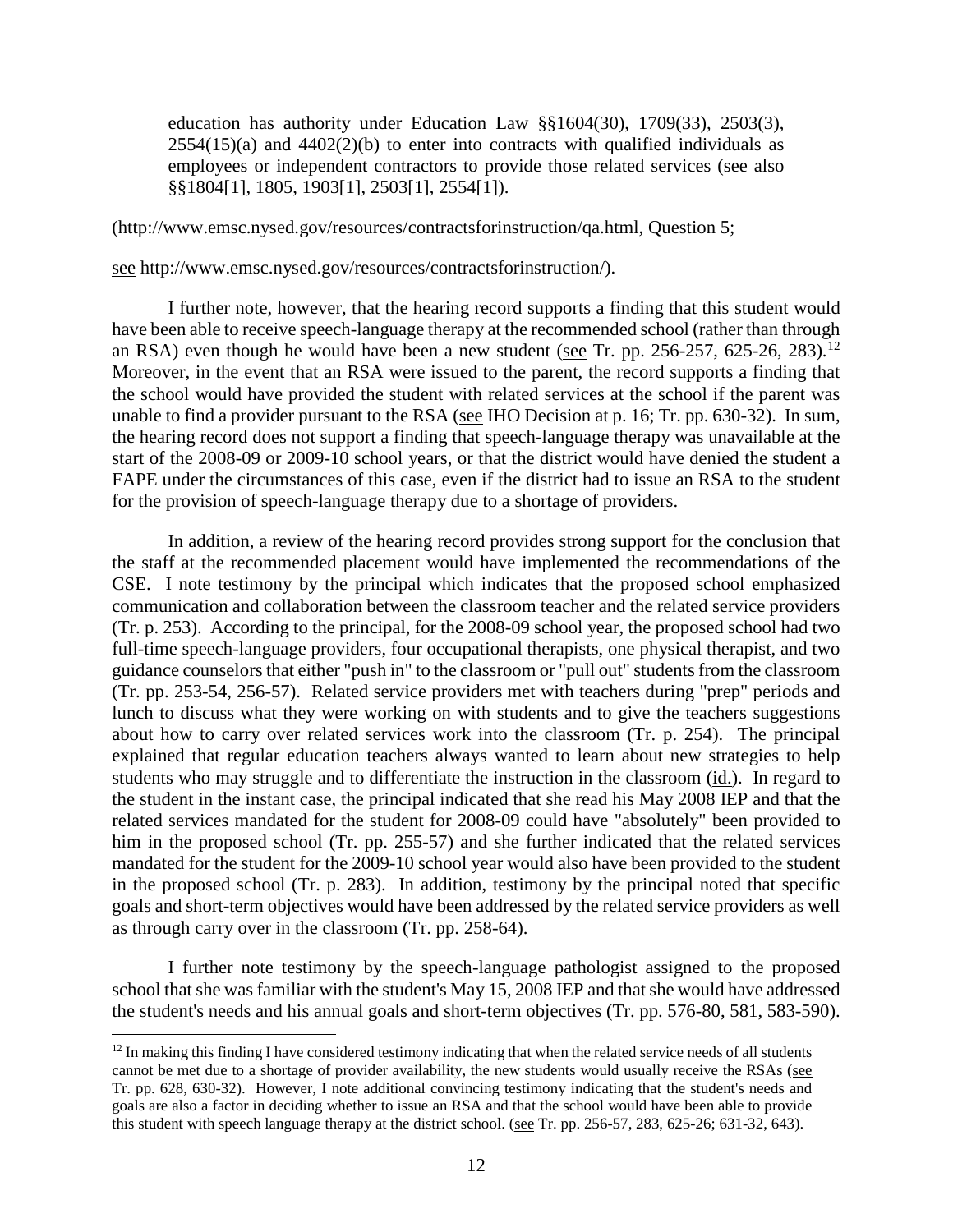The areas discussed by the speech-language pathologist included social skills, language comprehension, expressive language and articulation, verbal and non-verbal communication, eye contact, voice level as necessary, social interactions with peers and adults, and sensory processing or sensory awareness skills related to issues with and around the mouth (Tr. pp. 576- 80).

In addition, testimony by the OT supervisor indicated that, as a school-based occupational therapist, her work included addressing social behaviors, fine motor skills, and visual motor skills; provision of sensory diets for students inside and outside the classroom; work on hand functioning and self-care skills, as well as anything that a student needed to help with performance in school regarding socializing, writing, and transitioning from one activity to another (Tr. pp. 641-42). In addition, the OT supervisor testified that the work of schoolbased occupational therapists included providing services to students classified with a speech or language impairment, and working on communication with students in conjunction with the speech-language pathologist (Tr. p. 642). She explained that occupational therapists were not limited to the classroom and worked with students in school environments such as the cafeteria, on school buses and at recess to improve social interactions with peers, teachers and staff (Tr. p. 643). The OT supervisor noted that occupational therapists engaged in role-playing with students, worked with students in small groups if a larger group was too much for the student to initially handle, and provided strategies to teachers and parents as necessary (id.). The OT supervisor testified that she reviewed the student's May 15, 2008 IEP and provided extensive testimony regarding how she would have addressed the student's needs and goals (Tr. pp. 645- 49). In addition, I note that at the time of the hearing all students at the recommended school with OT mandates on their IEP were receiving OT services (Tr. p. 652).

A further review of the hearing record regarding the district's proposed classes for the student for the 2008-09 and 2009-10 school years provides additional support for finding that the district offered the student a FAPE. Testimony by the principal of the recommended placement at the student's local school indicated that had the student attended the proposed placement for 2008- 09 he would have been in a general education first grade class consisting of 21 students,  $^{13}$  a classroom teacher and an assistant teacher (Tr. pp.  $229$ ,  $231-33$ ).<sup>14</sup> The principal provided extensive testimony regarding the multisensory approach to teaching, the students' daily schedule, the core and non-core curriculum, use of a "workshop" model, small group work with the students, as well as information regarding the set-up of the proposed class (very visual), assessments used, and credentials of the teacher and assistant teacher of the proposed class (Tr. p. 233-242, 252).

The principal indicated that the students' IEPs were used in the classroom and that the teacher adapted instruction and managed or supported a student according to his or her goals and needs (Tr. pp. 242-43). The principal explained that at the proposed school related service providers met with classroom teachers to ensure carry over from the work that the related service providers were doing with the student to the classroom, all relative to a student's IEP (id.). The teacher and the related service providers reviewed new students' IEPs in their entirety and "immediately" conducted assessments to determine the students' functioning levels (Tr. p.

<sup>&</sup>lt;sup>13</sup> Two other students in the class were classified as students with a speech or language impairment and had IEPs.

<sup>&</sup>lt;sup>14</sup> Testimony by the principal of the proposed school indicated that the teacher was a district employee and the assistant teacher position was funded by the PTA (Tr. p. 233). Both teachers were present in the classroom for the entire 2008-09 school year (Tr. p. 233).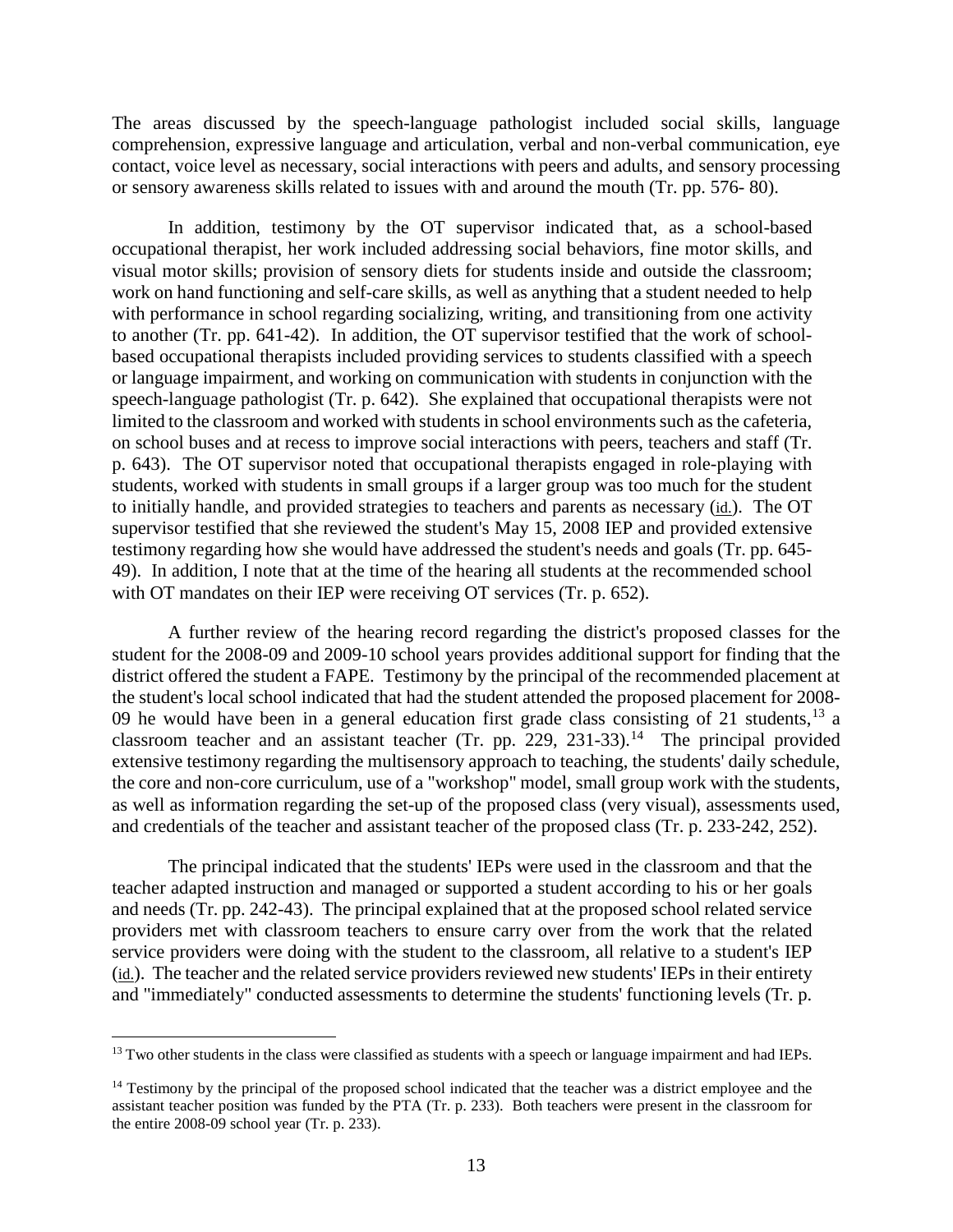356). The hearing record reflects that in the proposed classroom students partnered with each other during academic work and creative free play activities, creating situations in the principal's opinion that fostered socialization between students (Tr. pp. 250-51). In addition, upon review of the hearing record, I note the principal's testimony that multistep directions were worked on in the proposed class by being written out, repeated and clarified, step-by-step so that students could focus on one step at a time (Tr. pp. 246-47). The principal also explained that first-graders in the proposed class use and practice "inventive" spelling strategies that developmentally would lead to conventional spelling; that inflection and fluency would be addressed through reading aloud; that students were encouraged to participate in class discussions and conversations; and that students were encouraged to take risks by expressing their thoughts (Tr. pp. 247-49). The principal noted that the classroom teacher provided verbal cues to help students organize their thoughts (Tr. p. 249). The classroom teacher set the tone within the classroom community in order to create a respectful environment and provided dialogue and support to help students with low confidence or frustration tolerance be unafraid to take risks (id.). In addition, the principal noted that when presented with confidence concerns, the school's guidance counselor would also be involved in some group work or in role-playing activities (Tr. p. 250).

According to the principal the various aspects of social/emotional functioning in the proposed class were imbedded in the curriculum through learning, conversation, sharing, speaking, and negotiating with other students in the classroom or outside during recess (Tr. p.  $264$ ).<sup>15</sup> She indicated that students worked on language and social coaching in spontaneous and directed peer situations where students interacted (id.). She also indicated that in her review of the May 2008 IEP the proposed school would have been able to provide the classroom accommodations as noted above (Tr. p. 266). The principal opined that based on her review of the student's May 15, 2008 IEP he would have been appropriately placed in the proposed school and class for 2008-09 (Tr. pp. 265-66).

The principal further opined that the student would have been appropriately placed in the proposed school and recommended second grade class, comprised of 26 students, during the 2009-10 school year (Tr. pp. 273, 293).<sup>16</sup> Classroom staff consisted of one teacher and up to two student teachers (Tr. p. 272). The principal indicated that the second grade class schedule operated "very much the same" as the previously described first grade class for 2008- 09 (Tr. pp. 276-77). The principal's testimony indicated that if a student in the second grade class had an IEP it would be used in the classroom, and as explained above for the 2008-09 school year, the classroom used a multisensory approach to instruction throughout the day in the various subject areas (Tr. pp. 277-78). The principal affirmed that, as necessary, the classroom teacher would remind students to speak in age-appropriate voices, maintain eye contact, work on pragmatic language skills, read and reread directions in class, encourage students to listen to their peers when speaking, use verbal encouragement and cues with students, and direct and encourage students to express their thoughts and concerns (Tr. pp. 278-79). Students in the proposed second grade class were grouped for instruction and

<sup>&</sup>lt;sup>15</sup> Testimony by the principal of the proposed school indicated that the school had a recess program for first grade that was staffed by a school aide and two paraprofessionals (Tr. p. 342).

<sup>&</sup>lt;sup>16</sup> One other student in the class had an IEP and was eligible for special education services as a student with a speech or language impairment (Tr. pp. 271-72).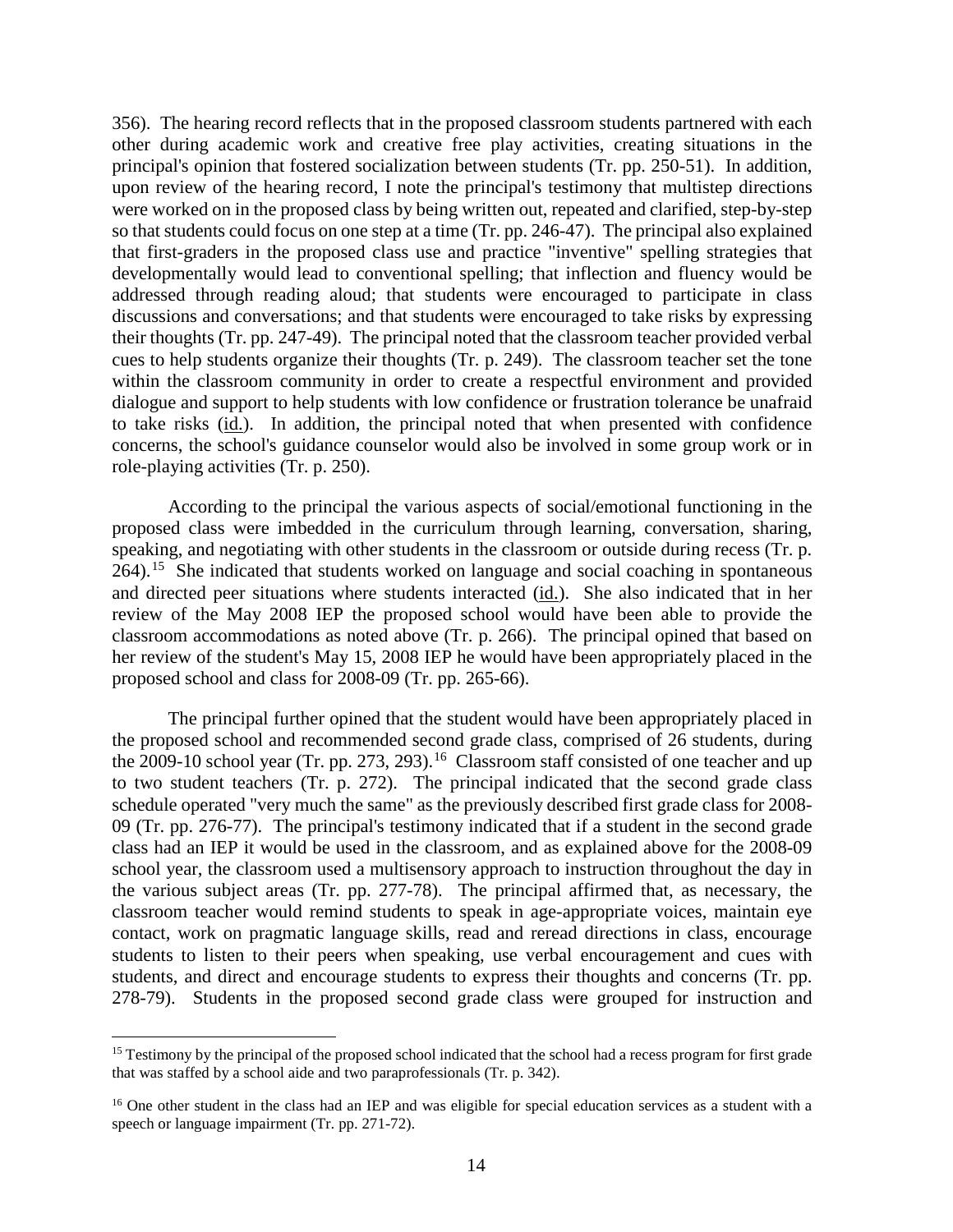participated in guided reading groups and partnerships that were ability based (Tr. pp. 279-80). The principal indicated that the teacher created small math groups based on assessment in order to work on a concept or a strand when students needed extra help (Tr. p. 280).

Furthermore, the principal's testimony indicated that in order to address the different levels and abilities in the second grade classroom, the classroom teacher either "extend[ed] or remediate[d]" instruction so that some students who were able to do the work had opportunities to further their work opportunities, and others were provided with support by the teacher such as breaking down certain assignments or providing organizational tools to help students grasp the information (Tr. pp. 290-91). In addition, the principal indicated that the proposed school had a math coach and provided professional development that addressed how to differentiate (instruction) in the classroom (Tr. p. 291). The principal also noted that through the aforementioned groupings, guided reading groups, and math groups, there was opportunity to address various learners and the range of abilities in the classroom (id.). The principal explained that the classroom teacher would address different levels of social/emotional functioning in the classroom (Tr. pp. 291-92). The teacher supported students' abilities to handle conflicts or negotiate relationships and work in partnerships by encouraging their possible need to talk things through, or through visual cues and reminders, checklists, and by creating a community where everyone respected and listened to each other and shared (Tr. p. 292). I note that the hearing record reflects that the classroom teacher communicated with all of the related service providers through meetings during preparatory periods, lunch time, or after school, as well as informally when the related service providers were in the classroom (Tr. pp. 281, 283-88). Accordingly, after review of the entire hearing record, I find that the proposed school would have been able to provide the student with all of his IEP mandated related services for 2009-10 and that the student's needs would have been addressed by the recommended program.

I now turn to the parents' assertion that the district's preparation of draft goals prior to the May 2008 and April 2009 CSE meetings was improper and that the parents were denied an opportunity to participate in the preparation of goals. It is permissible under the IDEA for school district personnel to bring a draft IEP to the IEP meeting, provided that the parents are informed it is a draft subject to review and the parents have the opportunity to make objections and suggestions (see Nack v. Orange City Sch. Dist., 454 F.3d 604, 610 [6th Cir. 2006] ["predetermination is not synonymous with preparation"]; C. S. v. Rye City Sch. Dist., 454 F.Supp. 2d 134 [S.D.N.Y. 2006] [a school district should not be precluded from suggesting an outcome at a CSE meeting]; Application of a Student with a Disability, Appeal No. 08-077; Application of a Child with a Disability, Appeal No. 06-102; Application of a Child with a Disability, Appeal No. 05-087; Application of a Child with a Disability, Appeal No. 02-029; Application of a Child with a Disability, Appeal No. 01-073). Moreover, conversations about possible recommendations for a student, prior to a CSE meeting, are not prohibited as long as the discussions take place with the understanding that changes may occur at the CSE meeting (see Danielle G. v. Dep't of Educ., 2008 WL 3286579,  $*5-*6$  [a CSE's preconference to discuss a student's case did not deprive the parents of meaningful participation in the formulation of an IEP]).

A review of the hearing record reflects that the student's mother provided the CSE with draft goals written by the student's service providers, which were used to create the draft goals on the student's IEPs (Tr. pp. 197-98). Also, I note that the impartial hearing includes significant testimony pertaining to the reasons for creation of the goals, the student need that each goal was designed to address and how the goals would be implemented (Tr. pp. 58-67; 84-88). I also note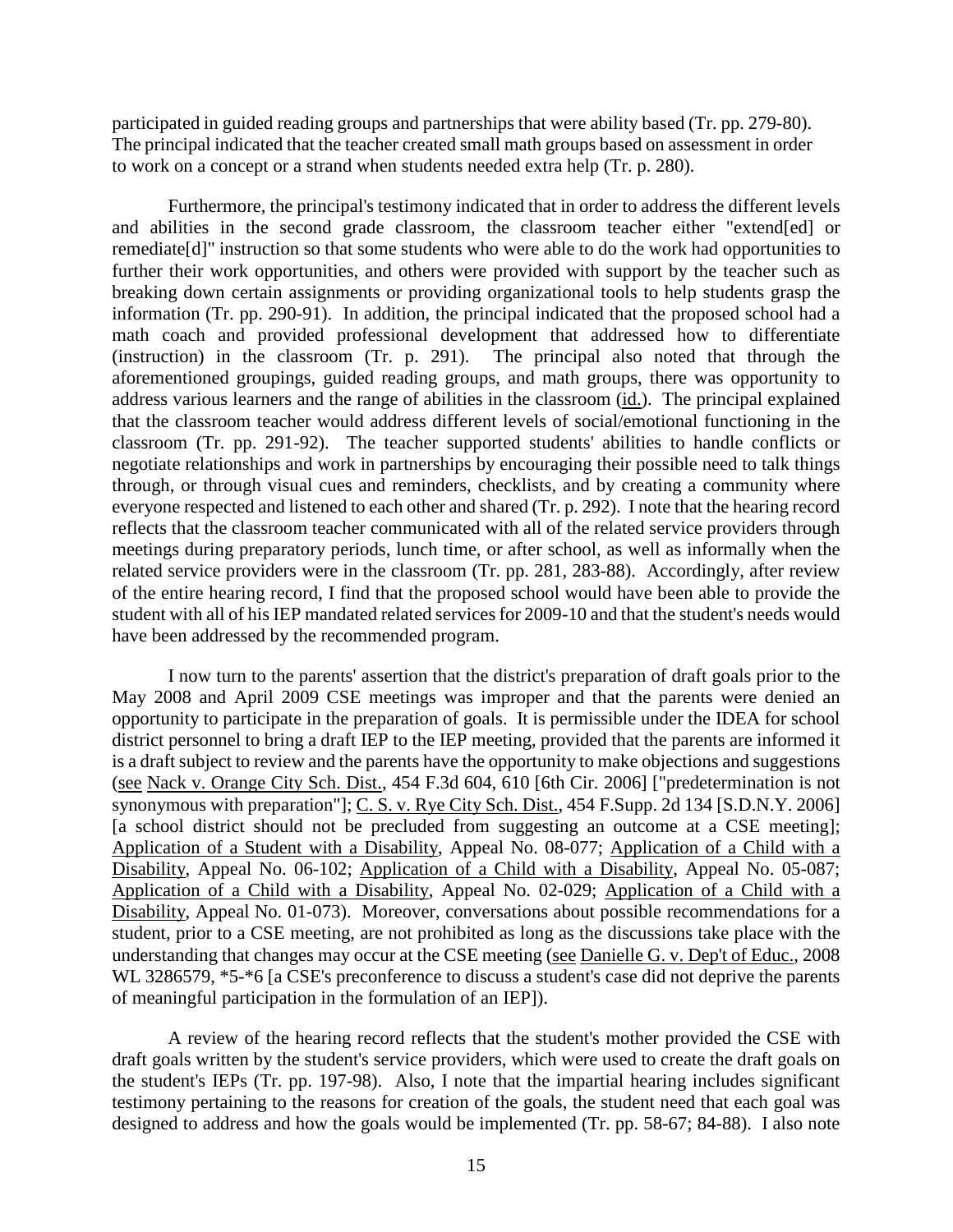testimony that goals are reviewed with parents at the CSE meetings (Tr. p. 176). I find that the hearing record reflects that the parent had a meaningful opportunity to participate in the creation of the IEP, including the goals (see Tr. pp. 48, 72-73, 77, 91-92), and further find that the goals and objectives on both IEPs were appropriate and demonstrate the requisite alignment with the student's identified needs.

The May 15, 2008 IEP included 11 annual goals and 41 short-term objectives<sup>17</sup> that would be reported on three times during the school year (Dist. Ex. 6 at pp. 6-8, 11-13). Goals and objectives addressed the student's needs to improve eye contact; improve pragmatic skills; increase assertiveness and appropriately stand up for himself; improve perceptual motor/graphomotor skills to maximize reading, writing skills, and classroom abilities; complete the bathroom routine independently; improve sensory processing to maximize environmental awareness in the school environment; improve receptive/expressive language skills; use age-appropriate expressive language and age appropriate speech articulation; use prepositions (in, on, at) appropriately during speech opportunities; and use pronouns accurately (he, she, his, her, their and they) (Dist. Ex. 6 at pp. 6-8, 11-13). Upon review, I find that the hearing record reflects that reports written by the student's related service providers and teacher provided a basis for the goals and objectives included in the May 2008 IEP (see Tr. pp. 57-67, 68).

The April 21, 2009 IEP included five annual goals and 15 short-term objectives that would be reported on three times during the school year (Dist. Ex. 16 at pp. 6-8). Goals and objectives addressed improvement in the student's perceptual motor/graphomotor skills to maximize reading, writing skills, and classroom abilities; the student's use of verb tenses and prepositions during speech opportunities; improvement in the student's pragmatic language skills; increased use of eye contact to sustain intermittent contact throughout a conversation; and increased range of conversational topics that followed a peers lead without relating the topic to video games (id.). The annual goals specific to eye contact and interaction involving peer chosen conversational topics were specific and measurable (id. at p. 7). The goals' associated short-term objectives clarified either the situations within which the student would participate in the goal or the progressive increments of time for which the student was expected to participate in the goal related activity (id.). Similar to the manner in which the goals included in the 2008-09 were written, the other four annual goals on the 2009-10 the IEP had corresponding measurable short-term objectives that clarified what the student would be expected to achieve (id. at p. 6). In reference to the annual goal that indicated the student would use verb tenses and prepositions appropriately during speech opportunities and the corresponding short-term objective that noted the student would use "these [three] prepositions correctly with 90% accuracy," testimony by the principal of the proposed school indicated that if she had written the goal she would have identified the prepositions that the student needed to address (Tr. p. 326). However, the principal also indicated that to clarify the matter she would have looked at the student's 2008-09 IEP to see if the student met the previous year's goal specific to prepositions or if that goal needed to be changed (Tr. pp. 325-26). She also opined that based on the student's needs his classroom teacher would know which prepositions should be addressed (Tr. p. 326). Furthermore, the principal indicated that if the student came to her school with an IEP that required some clarification, the school would "absolutely" reach out to the CSE that created the IEP as well as the student's previous school and

<sup>&</sup>lt;sup>17</sup> A review of the 11 goals and 41 short-term objectives included in the May 15, 2008 IEP reveals that each goal had multiple corresponding short-term objectives that clarified each goal and that were specifically detailed and measurable regarding what the student would be expected to achieve (see Dist. Ex. 6 at pp. 6-8, 11-13).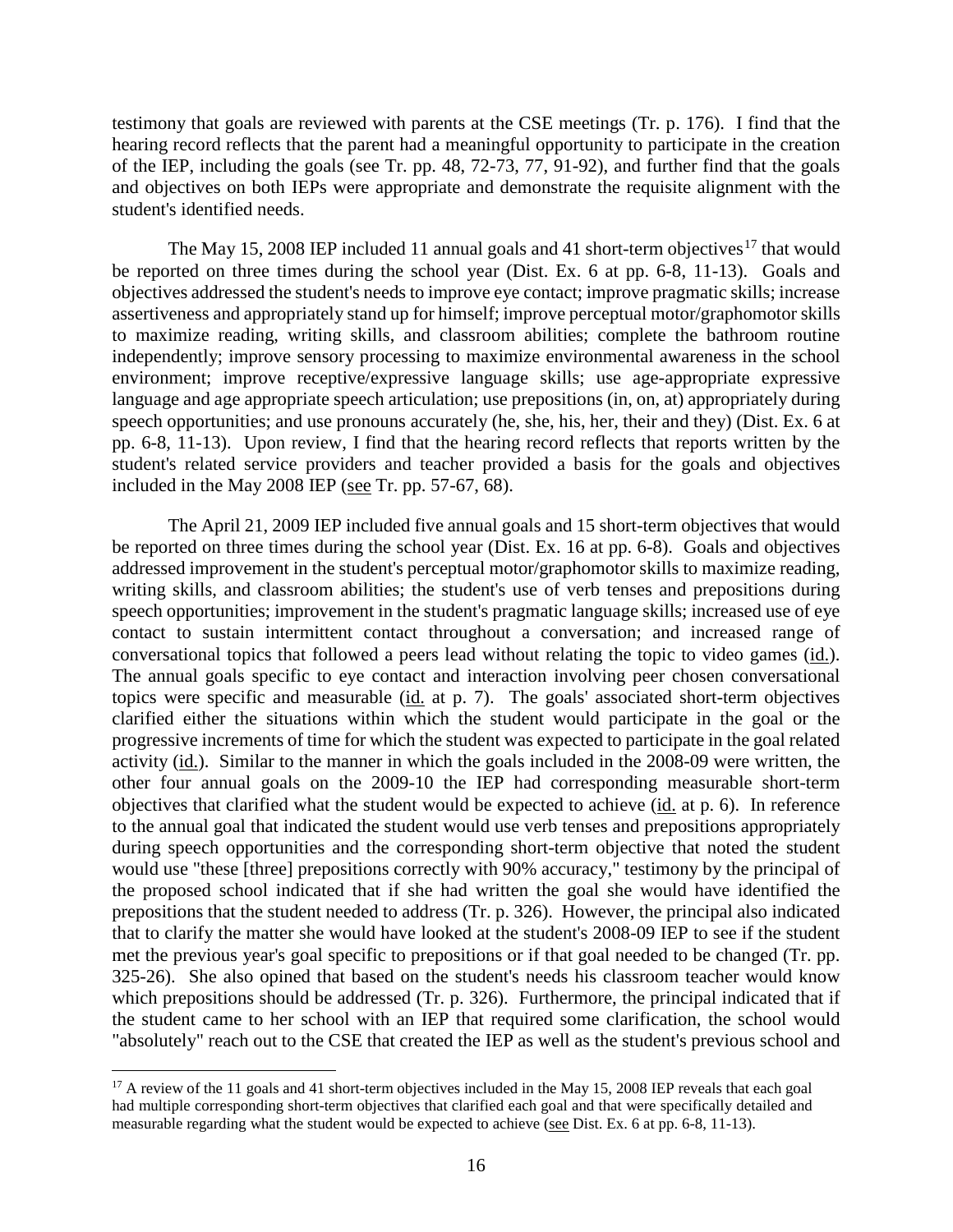teachers for clarification (Tr. pp. 354-55). She noted that the IEP would be reviewed in totality rather than just the goals, and that the teachers and the related service providers in the proposed school conducted assessments of new students who enter the school in order to determine their functioning levels (Tr. pp. 355-56). In consideration of the hearing record before me, I find that an overall review of the goals and short-term objectives for both the 2008-09 and 2009-10 school years reflects that they were appropriate for the student.

Next, I will consider whether the hearing record supports a finding that the student required a 12-month school year (and/or 12 months of services).

According to State regulations, students shall be considered for extended school year [ESY] special services and/or programs "in accordance with their needs to prevent substantial regression" (8 NYCRR 200.6[k]; Application of the Bd. of Educ., Appeal No. 09-047; Application of a Student with a Disability, Appeal No. 08-078; Application of a Child with a Disability, Appeal No. 07-089; Application of a Child with a Disability, Appeal No. 07-082; Application of a Child with a Disability, Appeal No. 07-039; Application of the Dep't of Educ., Appeal No. 07-037; Application of a Child with a Disability, Appeal No. 07-004; Application of the Bd. of Educ., Appeal No. 04-102; see 34 C.F.R. § 300.106 [defining ESY]; 8 NYCRR 200.4[d][2][x] [noting that a student's IEP shall indicate whether the student is eligible for a special service or program on a 12-month basis]). The State regulations define substantial regression as "the student's inability to maintain developmental levels due to a loss of skill or knowledge during the months of July and August of such severity as to require an inordinate period of review at the beginning of the school year to reestablish and maintain IEP goals and objectives mastered at the end of the previous school year" (8 NYCRR 200.1[aaa]).<sup>18</sup>

Upon review, I find that the hearing record does not contain documentary or testimonial evidence establishing that the student required ESY services during the summer of 2008 or 2009 in order to prevent substantial regression of his skills or knowledge level. Accordingly, the hearing officer properly determined that the student did not require ESY services to prevent a likelihood of substantial regression and the denial of ESY services by the May 2008 and April 2009 CSEs was justified under the State regulations.

The parents also contend that the district's decision not to offer the student ESY services for summer 2008 and summer 2009 was not based upon the student's needs, but was predetermined by the district based upon standard practice. I find that this contention does not find persuasive support in the hearing record (see Tr. 51-52, 149-50; 184-86; Dist. Ex. 6 at p. 1). Moreover, although the parents request "ABA/SEIT services" during the summer of 2008 and 2009 and assert

(http://www.vesid.nysed.gov/specialed/publications/policy/esy/qa2006.htm).

 <sup>18</sup> In February 2006, the Office of Vocational and Educational Services for Individuals with Disabilities (VESID) published a guidance memorandum, dated February 2006, which states the following regarding ESY services:

A student is eligible for a twelve-month service or program when the period of review or reteaching required to recoup the skill or knowledge level attained by the end of the prior school year is beyond the time ordinarily reserved for that purpose at the beginning of the school year. The typical period of review or reteaching ranges between 20 and 40 school days. As a guideline for determining eligibility for an extended school year program a review period of eight weeks or more would indicate that substantial regression has occurred.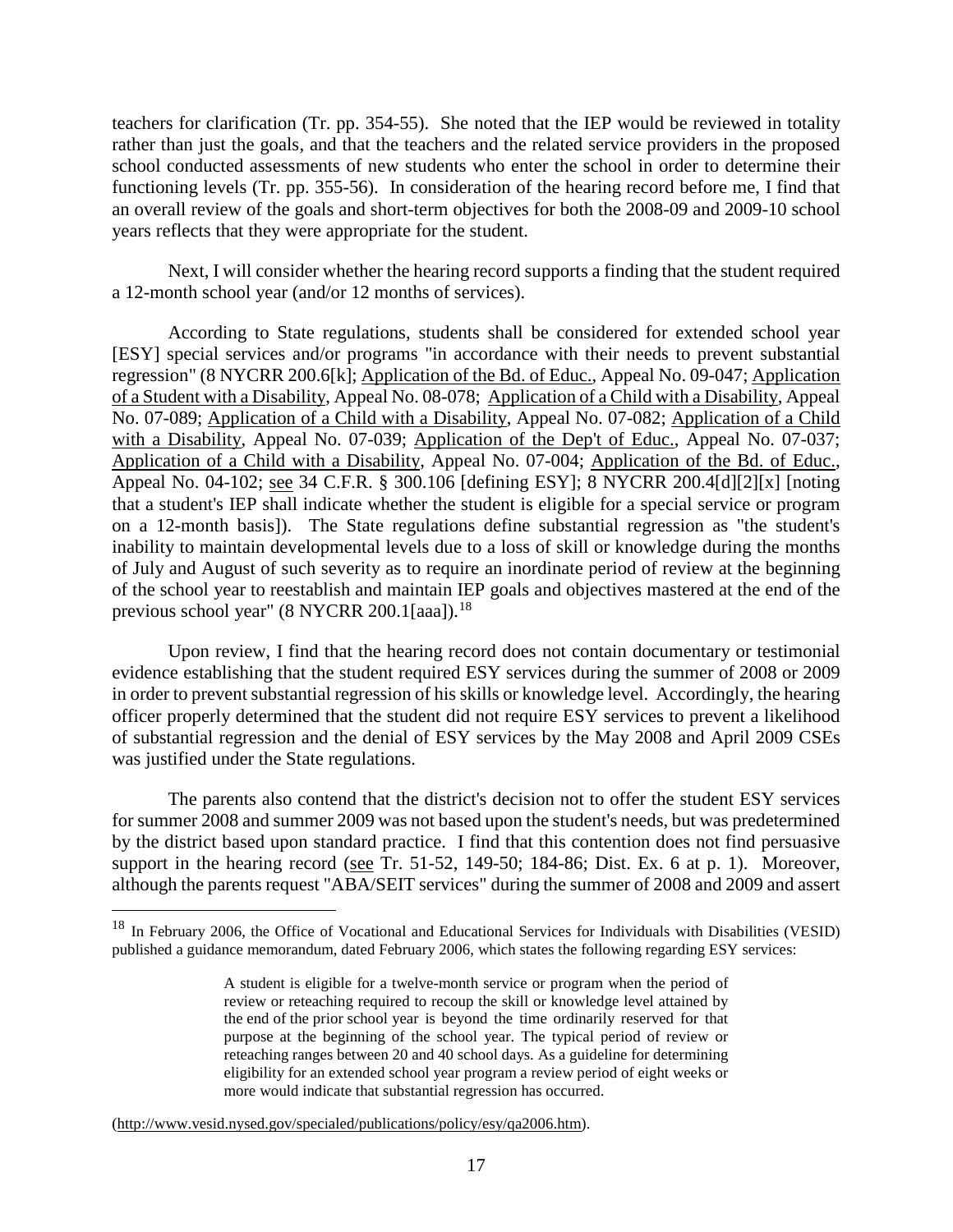that the student needed a 12-month school year, the hearing record does not support a finding that the student had previously been enrolled in a 12-month program (Parent Ex. AA). In addition, the testimony reflects that services for the student were "inconsistent" over the summer because the family traveled (Tr. pp. 471-72). Moreover, the only documentation in the hearing record for summer services consisted of six hours of "supervision services" on July 22, 2009 (Parent Exs. DD, HH, II). In addition, the hearing record reflects that at the May 2008 IEP meeting, no one requested and none of the progress reports recommended a 12-month school year (Tr. pp. 184-86). Accordingly, the impartial hearing officer properly determined that the student did not require a 12-month program to make meaningful progress and I further conclude that the evidence contained in the hearing record does not support the parents' allegation of predetermination.

I now turn to the district's assertion that the impartial hearing officer erred in determining that the district denied the student a FAPE because parent counseling and training were not specifically provided for on the student's IEP (see IHO Decision at p. 31).

State regulations require that an IEP indicate the extent to which parent training will be provided to parents, when appropriate (8 NYCRR 200.4[d][2][v][b][5]). State regulations further provide for the provision of parent counseling and training for the purpose of enabling parents of students with autism to perform appropriate follow-up intervention activities at home (8 NYCRR 200.13[d]). Parent counseling and training is defined as: "assisting parents in understanding the special needs of their child; providing parents with information about child development; and helping parents to acquire the necessary skills that will allow them to support the implementation of their child's individualized education program" (8 NYCRR 200.1[kk]).

First, I note that the hearing record reflects that the student is classified as a student with a speech or language impairment, not as a student with autism, because that is his "most prevalent disorder," and that the parents do not contest the student's classification (Tr. pp. 50, 79, 163; Dist. Exs. 6 at p. 1; 16 at p. 1). Although I note that the psychoeducational evaluation indicates that the student had a diagnosis of a "PDD",<sup>19</sup> and that the student's mother testified that he received a diagnosis of a PDD when he was two or three years old, by the time of the May 2008 and April 2009 CSE meetings, the hearing record reflects that the student no longer presented with a PDD diagnosis (Tr. pp. 161-62, 212-213). After review of the hearing record, I find that the district's recommended placement offered parent training that was consistent with State regulations and that the parents would have had the opportunity to receive appropriate parent training (Tr. p. 227; see 8 NYCRR 200.13[d]). In finding that parent training would have been available to the parents, I need not reach a determination as to whether the regulations requiring parent counseling and training apply to the student or whether the record supports a finding that the parents require parent training or counseling.

I will now consider the parents' assertion that the district was required to conduct an FBA and develop a BIP. In the case of a student whose behavior impedes his or her learning or that of others, the CSE shall consider, when appropriate, strategies, including positive behavioral interventions, and supports to address that behavior (20 U.S.C. § 1414[d][3][B][i]; 34 C.F.R. § 300.324[a][2][i]; see 8 NYCRR 200.4[d][3][i]; see also A.C., 553 F.3d at 172; J.A. v. East Ramapo Cent. Sch. Dist., 603 F. Supp. 2d 684, 689 [S.D.N.Y. 2009]; M.M. v. Dep't of Educ., 583 F. Supp.

 $19$  I note that the student's 2008 physical examination report indicates that the student has a "speech problem," but does not indicate that the student has autism (Dist. Ex. 14).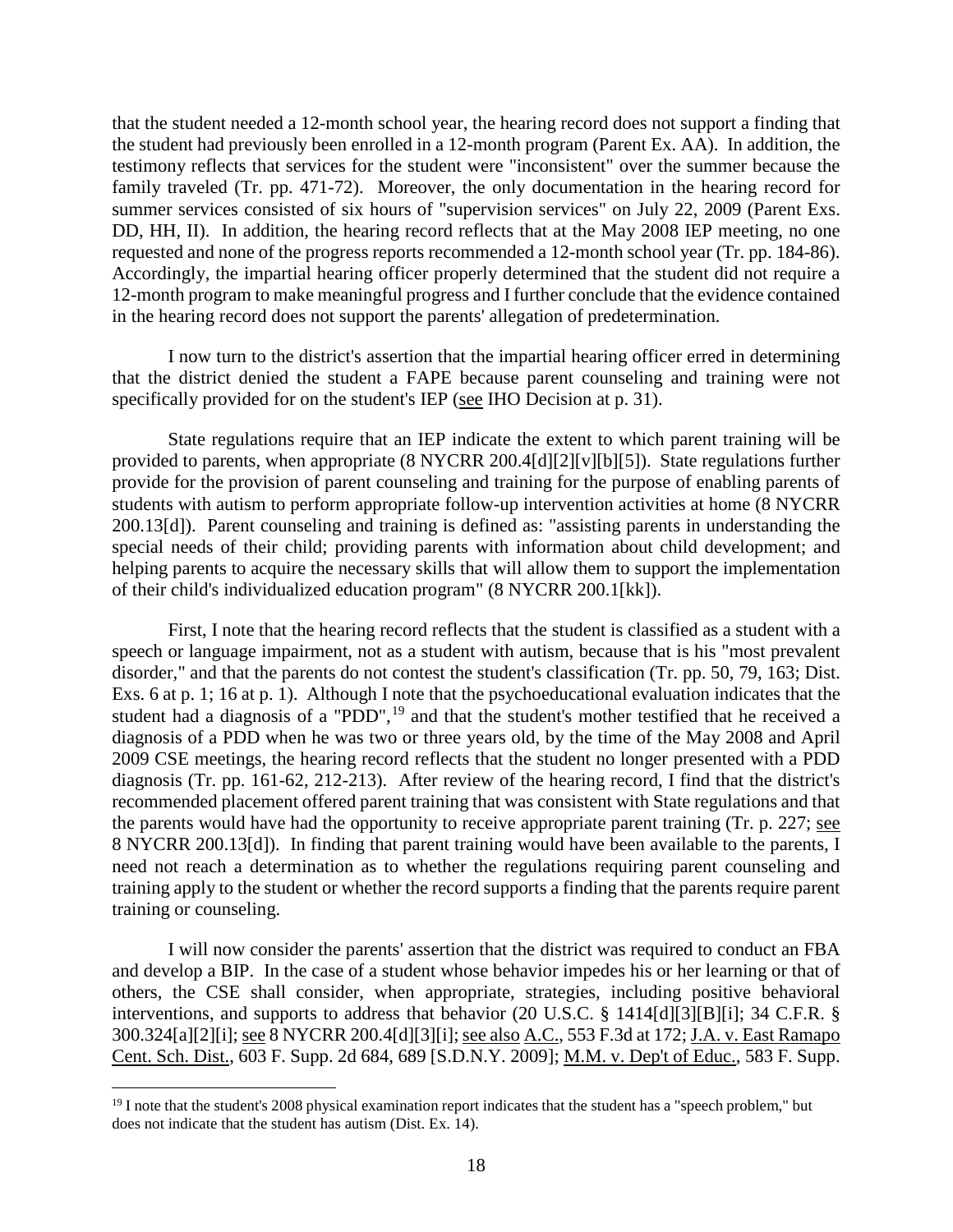2d 498, 510 [S.D.N.Y. 2008]; Tarlowe, 2008 WL 2736027, at \*8; W.S. v. Rye City Sch. Dist., 454 F. Supp. 2d 134, 149-50 [S.D.N.Y. 2006]; Application of a Student with a Disability, Appeal No. 10-055; Application of a Student with a Disability, Appeal No. 08-028; Application of the Dep't of Educ., Appeal No. 07-120). In addition to the federal requirement, State regulations require that an evaluation include an FBA for a student whose behavior impedes his or her learning or that of others, as necessary to ascertain the physical, mental, behavioral, and emotional factors that contribute to the suspected disabilities (8 NYCRR 200.4[b][1][v]; see Connor v. New York City Dep't. of Educ., 2009 WL 3335760, at \*4 [S.D.N.Y. 2009]). An FBA is defined as "the process of determining why a student engages in behaviors that impede learning and how the student's behavior relates to the environment" (8 NYCRR 200.1[r]). Upon review of the hearing record, testimony by the teacher who participated in the May 15, 2008 CSE meeting indicated that no BIP was developed as it was emphasized by the student's private school teachers that his behavior was not a problem as far as classroom disruptions, the student was not aggressive toward other students, and the student was not self-injurious (Tr. pp. 203-04). I note that the student's teachers indicated that the student was "delightful" and functioning "very well" (Tr. pp. 71, 91, 203; Dist. Ex. 27). I further note that the student's report cards from Birch during the 2008-09 school year consistently reflect the student's appropriate behavior in class (see Dist Exs. 18 at pp. 1-10; 25 at pp. 1-10). Review of the April 21, 2009 IEP reflects that the student's behavior in school was age-appropriate and his teachers described him as excited to learn new things, friendly, and cooperative (Dist. Ex. 16 at p. 4). Accordingly, I find that the hearing record supports the impartial hearing officer's conclusion that the district was not required to conduct an FBA or develop a BIP.

I now turn to the parents' assertion that the formulation of the student's IEP at the May 2008 and April 2009 CSE meetings without identifying a specific school denied the student a FAPE. The Second Circuit has established that "'educational placement' refers to the general educational program – such as the classes, individualized attention and additional services a child will receive – rather than the 'bricks and mortars' of the specific school" (T.Y. v. New York City Dep't of Educ., 584 F.3d 412, 419-20, cert. denied, 130 S. Ct. 3277 [2010]; see M.S., 2010 WL 3377667, at \*7- \*8; Concerned Parents & Citizens for the Continuing Educ. at Malcolm X Pub. Sch. 79 v. New York City Bd. of Educ., 629 F.2d 751, 756 [2d Cir. 1980]). While statutory and regulatory provisions require an IEP to include the "location" of the recommended special education services (20 U.S.C. § 1414[d][1][A][i][VII], 34 C.F.R. § 320[a][7], 8 NYCRR 200.4[d][2][v][b][7]), it does not follow that an IEP must identify a specific school site. (T.Y., 584 F.3d at 419-20). The United States Department of Education (USDOE) has noted that it "referred to 'placement' as points along the continuum of placement options available for a child with a disability, and 'location' as the physical surrounding, such as the classroom, in which a child with a disability receives special education and related services" (Placements, 71 Fed. Reg. 46588 [August 14, 2006]). (Placements, 71 Fed. Reg. 46588 [August 14, 2006]).<sup>20, 21</sup> This view is consistent with the opinion of the

<sup>&</sup>lt;sup>20</sup> The federal and State continuums of alternative placement options are identified in 34 C.F.R. § 300.115 and 8 NYCRR 200.6.

<sup>&</sup>lt;sup>21</sup> The USDOE previously discussed "location" regarding the 1997 amendments to the IDEA, which for the first time required an IEP to identify the "location" of services. In discussing this provision of the 1997 amendments, the USDOE noted that "[t]he 'location' of services in the context of an IEP generally refers to the type of environments that is the appropriate place for provision of the service. For example, is the related service to be provided in the child's regular classroom or in a resource room?" (Content of IEP, 64 Fed. Reg. 12594 [March 12, 1999]). Current provisions requiring that the location of services be identified on an IEP are found at 20 U.S.C. § 1414[d][1][A][i][VII]; 34 C.F.R. § 300.320[a][7]; 8 NYCRR 200.4[d][2][v][b][7]).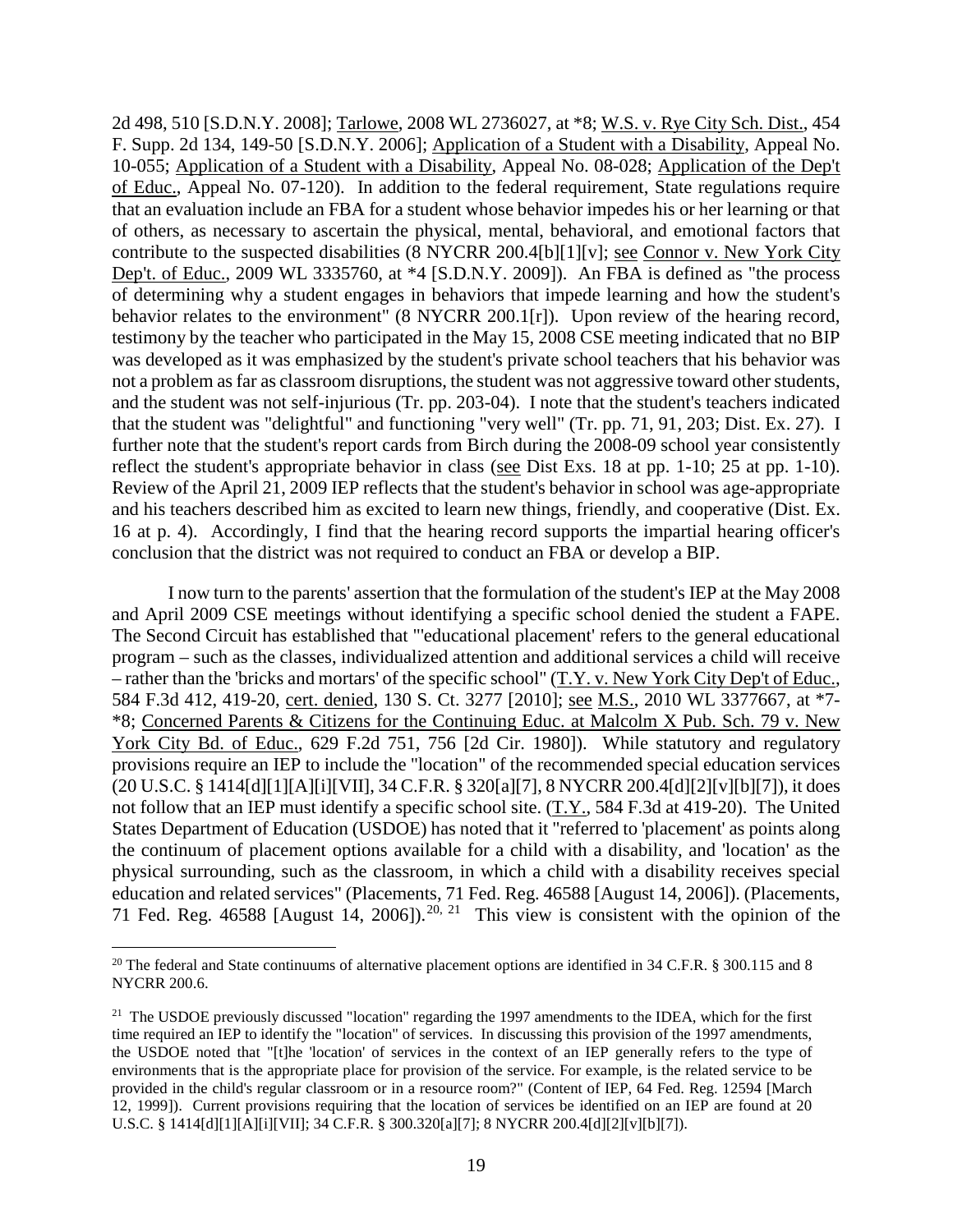USDOE's Office of Special Education Programs (OSEP), which indicates that the assignment of a particular school is an administrative decision provided it is made in conformance with the CSE's educational placement recommendation (Letter to Veazey, 37 IDELR 10 [OSEP 2001]; see Application of a Student with a Disability, Appeal No. 10-055; Application of a Student with a Disability, Appeal No. 09-082; Application of a Student with a Disability, Appeal No. 09-074; Application of a Student with a Disability, Appeal No. 09-063; Application of a Student with a Disability, Appeal No. 08-103; Application of a Child with a Disability, Appeal No. 07-049; Application of the Bd. of Educ., Appeal No. 99-90; Application of a Child with a Disability, Appeal No. 96-51; Application of a Child with a Disability, Appeal No. 93-5). Thus, as held by the Second Circuit, the lack of a specific school location on a student's IEP does not constitute a per se violation of the IDEA (K.L.A. v. Windham Southeast Supervisory Union, 2010 WL 1193082, at \*2 [2d Cir. March 30, 2010]; T.Y., 584 F.3d at 420; see White v. Ascension Parish Sch. Bd., 343 F.3d 373, 379 [5th Cir. 2003]; Veazey v. Ascension Parish Sch. Bd., 2005 WL 19496 [5th Cir. Jan. 5, 2005]; A.W. v. Fairfax Co. Sch. Bd., 372 F.3d 674, 682 [4th Cir. 2004]; Concerned Parents, 629 F.2d at 756; but see A.K. v. Alexandria City Sch. Bd., 484 F.3d 672 [4th Cir. 2007]; but see A.K. v. Alexandria City Sch. Bd., 484 F.3d 672 [4th Cir. 2007]).

Here, the CSE formulated an IEP for the 2008-09 and 2009-10 school years for the student that recommended a general education class with related services of speech-language therapy, OT, and counseling. As reviewed herein, I find that the CSE recommendations of a general education class with related services for both school years were reasonably calculated to enable the student to receive educational benefits and I further find that the recommended program at the district's local school for the student was appropriate for both school years. As pertaining to the instant case, I find the fact that a specific school location was not offered by the district at the CSE meetings did not deprive the student of a FAPE (see K.L.A., 2010 WL 1193082, at \*2; T.Y., 584 F.3d 412; see also M.P.G. v. New York City Dept. of Educ., 2010 WL 3398256, at \*9 (S.D.N.Y. August 27, 2010). Furthermore, I find that the failure to identify a specific school location on the student's IEP at the time of the CSE meetings did not impede the student's right to a FAPE, significantly impede the parents' meaningful participation in the CSE process, or cause a deprivation of educational benefits (20 U.S.C. § 1415[f][3][E][ii]; 34 C.F.R. § 300.513[a][2]; 8 NYCRR 200.5[j][4][ii]; <u>see A.H.</u>, 2010 WL 3242234, at \*2; E.H., 2008 WL 3930028, at \*7; Matrejek, 471 F. Supp. 2d at 419).

In summary, I find that the district offered the student a FAPE for the 2008-09 and 2009- 10 school years (Rowley, 458 U.S. at 206-07; Cerra, 427 F.3d at 192). In addition, I find that the hearing record demonstrates that the district's proposed program is consistent with LRE requirements (see 20 U.S.C. § 1412[a][5][A]; 34 C.F.R. §§ 300.114[a][2][i], 300.116[a][2]; 8 NYCRR 200.1[cc], 200.6[a][1]). Having determined that the district offered the student a FAPE, I need not reach the issue of whether Birch was appropriate for the student and the necessary inquiry is at an end (M.C. v. Voluntown, 226 F.3d 60, 66 [2d Cir. 2000]; Walczak, 142 F.3d at 134; Application of a Student with Disability, Appeal No. 08-158; Application of a Child with a Disability, Appeal No. 05-038).